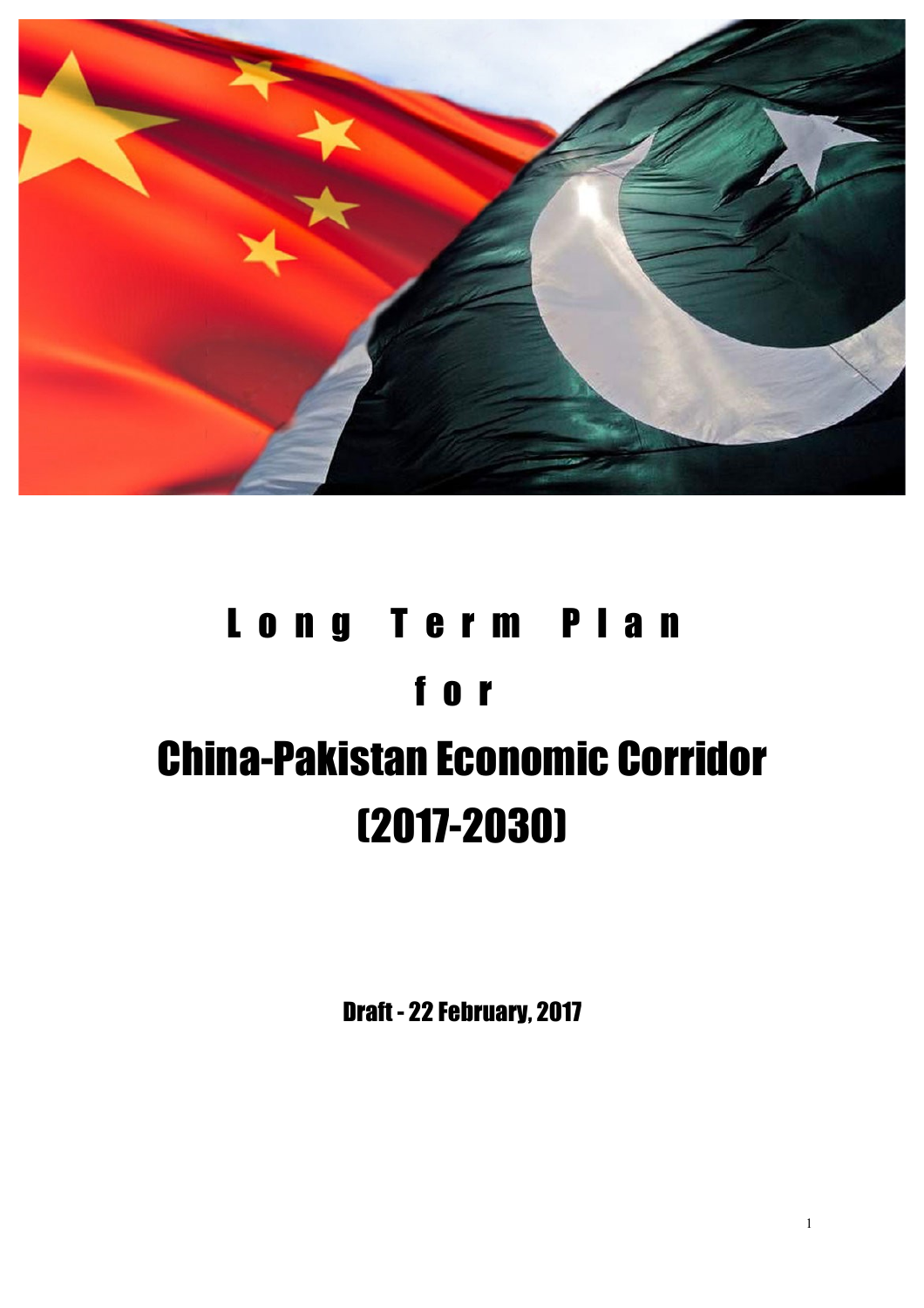### **Contents**

| Chapter V Investment and Financing Mechanism and Supporting Measures 26 |  |
|-------------------------------------------------------------------------|--|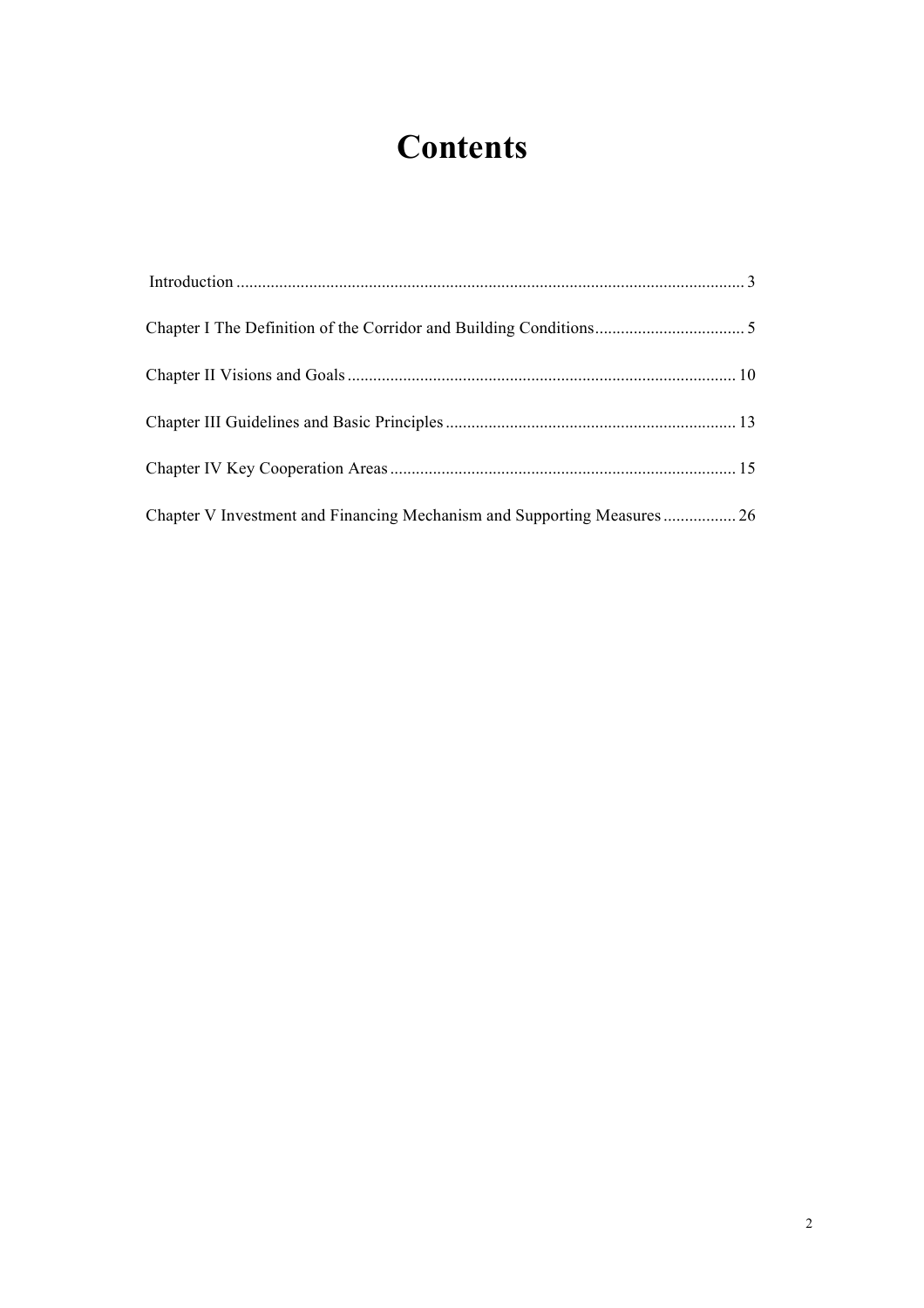### **Introduction**

 Since the formal establishment of diplomatic relations, the People's Republic of China and the Islamic Republic of Pakistan have seen their relations ever consolidating and progressing. Throughout different historical periods and despite changes with times, Chinese and Pakistani governments and people have been working hard to enrich the friendship, and have set a model for friendly bilateral ties between different cultures, social systems and ideologies.

 In recent years, as their economic and social development enters into a new phase, Chinese and Pakistani governments and people have deeply realized the importance of mutual economic ties and to develop "multiple wheels" to drive their bilateral relations forward for building a common destiny of the two nations. The China-Pakistan Economic Corridor, starting from Kashgar in Xinjiang, China, and reaching Karachi and Gwadar, southern coastal cities in Pakistan via the Khunjerab Pass and several other nodal areas, constitutes a key platform and a central task for cementing China-Pakistan economic relations.

 The China-Pakistan Economic Corridor (hereinafter referred to as the "CPEC"), 17 located at the intersection between the Silk Road Economic Belt and the  $21<sup>st</sup>$  Century Maritime Silk Road, is major part of the Belt and Road Initiative. The Chinese part covers key economic areas in southern Xinjiang, calls for heavy task of economic development, and lasting social and political stability; the Pakistani part goes through major economic and populous areas. The building of the CPEC will definitely 22 contribute to the economic development, livelihood improvement and social stability in both countries. It is necessary for both Chinese and Pakistani governments to work together and mobilize resources in a holistic way to advance it.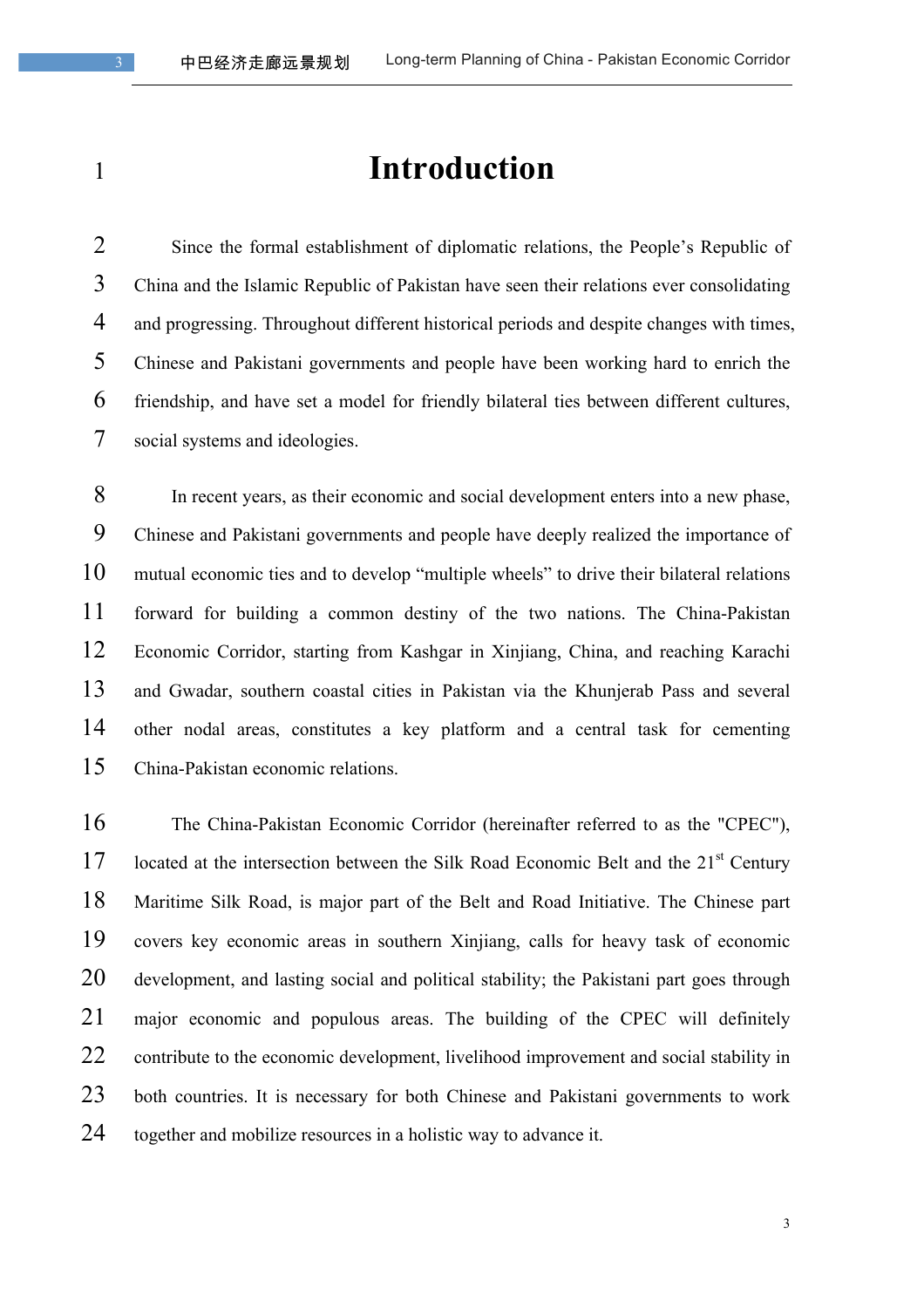In May 2013, Premier Li Keqiang visited Pakistan and reached key consensus on 26 the establishment of the CPEC with the Pakistani side, including the decision to jointly formulate the long term plan for it. During President Xi Jinping's visit to Pakistan in April 2015, the central status of the CPEC was further confirmed in China-Pakistan economic cooperation and a batch of priority projects were launched. Relevant ministries and departments of the both countries have set up a cooperation mechanism to coordinate the implementation of consensus reached by the leaders of the two countries.

 This plan is a national plan approved by both Chinese and Pakistani governments. It will effectively match relevant national plans and local plans of China as well as Pakistan's Vision 2025.

 This plan is effective uptil 2030, the short-term projects included will be considered up to 2020; medium-term projects in the next decade up to 2025; and long-term projects up to 2030 or later.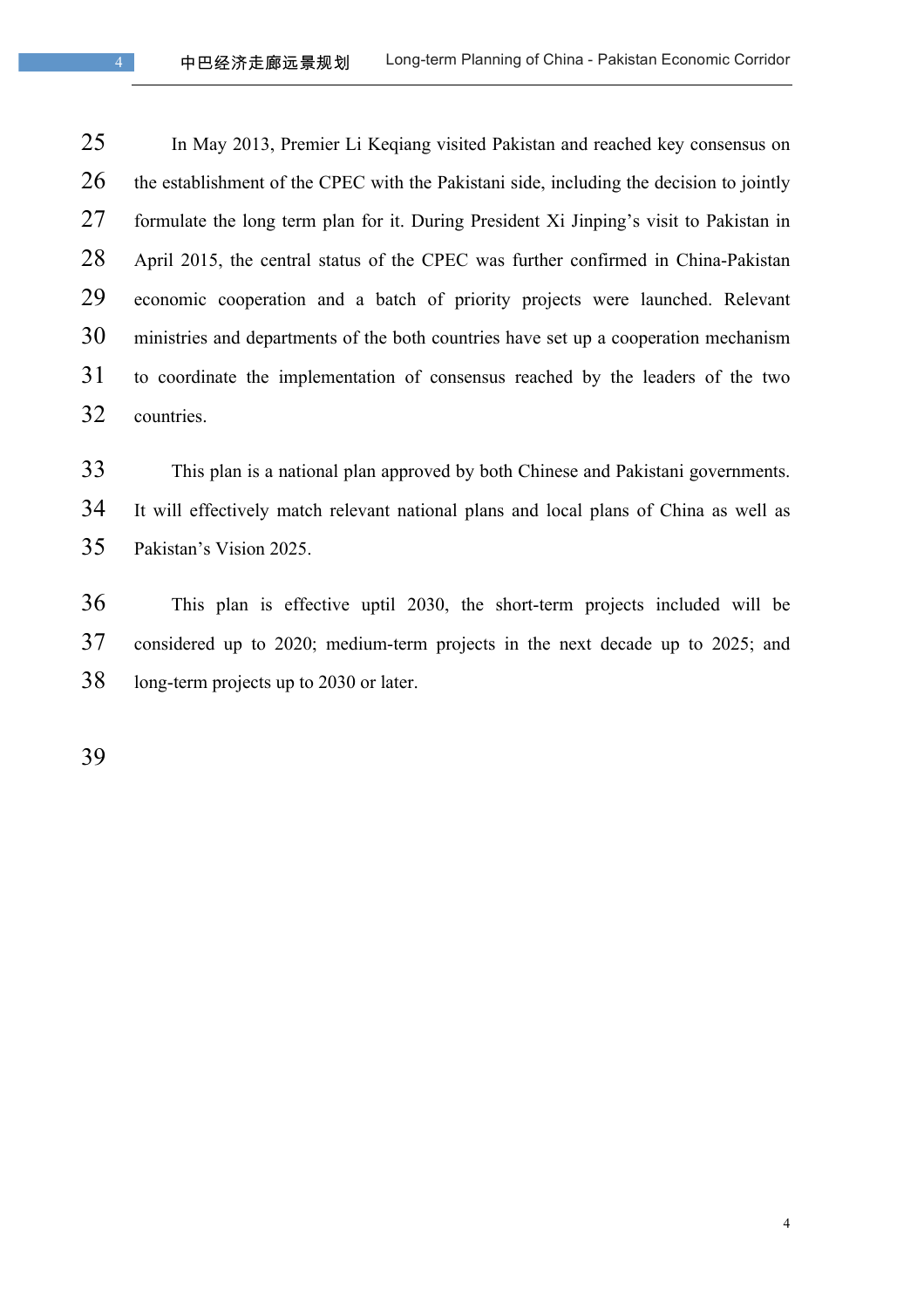## **Chapter-I: The Definition of the CPEC and Building Conditions**

### **I. The Definition of the CPEC**

 • **Definition.** The China-Pakistan Economic Corridor is a growth axis and a development belt featuring complementary advantages, collaboration, mutual benefits and common prosperity. With the comprehensive transportation corridor and industrial cooperation between China and Pakistan as the main axis, it is based on major collaborative projects for infrastructure construction, industrial development and livelihood improvement, aimed at socio economic development, prosperity and security in regions along it.

- **CPEC coverage**. The China-Pakistan Economic Corridor covers China's Xinjiang Uygur Autonomous Region and the whole territory of Pakistan. In order to reflect the level, scope and layout of the construction and development of the Corridor, its coverage is divided into the core zone and the radiation zone.
- **Key nodes**. The node cities that the corridor passes through include Kashgar, Atushi, Tumshuq, Shule, Shufu, Akto, Tashkurgan Tajik, Gilgit, Peshawar, Dera Ismail Khan, Islamabad, Lahore, Multan, Quetta, Sukkur, Hyderabad, Karachi and Gwadar.
- **Spatial layout.** The CPEC's core zone and the radiation zone, presents the spatial layout of "one belt, three axes and several passages". By "one belt" we mean the belt area composed of the core zone of the CPEC, including Kashgar,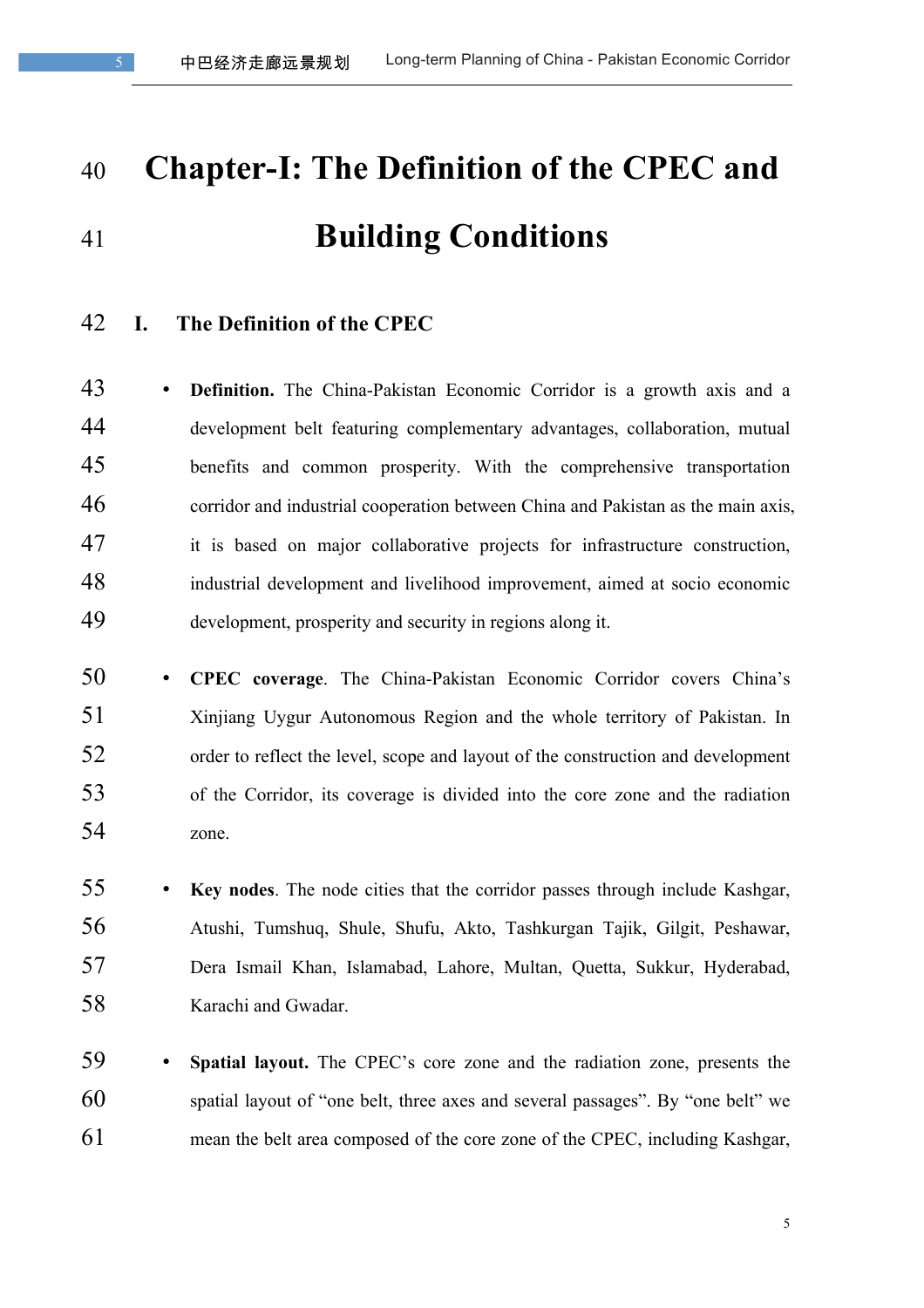Tumshuq city, and Atushi city and Akto county in Kizilsu Kirghiz autonomous prefecture of Xinjiang, China, as well as Islamabad, parts of Punjab, Sindh, Khyber Pakhtunkhwa, Balochistan, AJK and Gilgit-Baltistan. The "three axes" refer to three horizontal axes connecting Lahore and Peshawar, Sukkur and Quetta, and Karachi and Gwadar. The "several passages" refer to several railways and highway trunk lines from Islamabad to Karachi and Gwadar.

- **Key functional zones.** The CPEC is divided into the following five functional zones from north to south: Xinjiang foreign economic zone, northern border trade logistics and business corridor & ecological reserve, central plain economic zone, western logistics corridor business and trade zone, and southern coastal logistics business and trade zone. Most of the node cities, transportation corridors and industrial clusters are concentrated in them.
- **II. Basic Conditions**
- § **China-Pakistan cooperation on economic and social development has made remarkable progress.** In the past five years, China-Pakistan trade has continued to grow rapidly, with the annual growth rate of 18.8% on average; bilateral investment has also been soaring, and China has become one of the biggest sources of foreign capital for Pakistan. International economic and technological cooperation has shown strong momentum, expanding into more areas and reaching a higher level; social and people-to-people exchange has been increasing. By leveraging their respective comparative advantage and 83 strengthening all-round cooperation based on the physical Corridor, China and Pakistan are expected to bring their economic cooperation to an unprecedented height.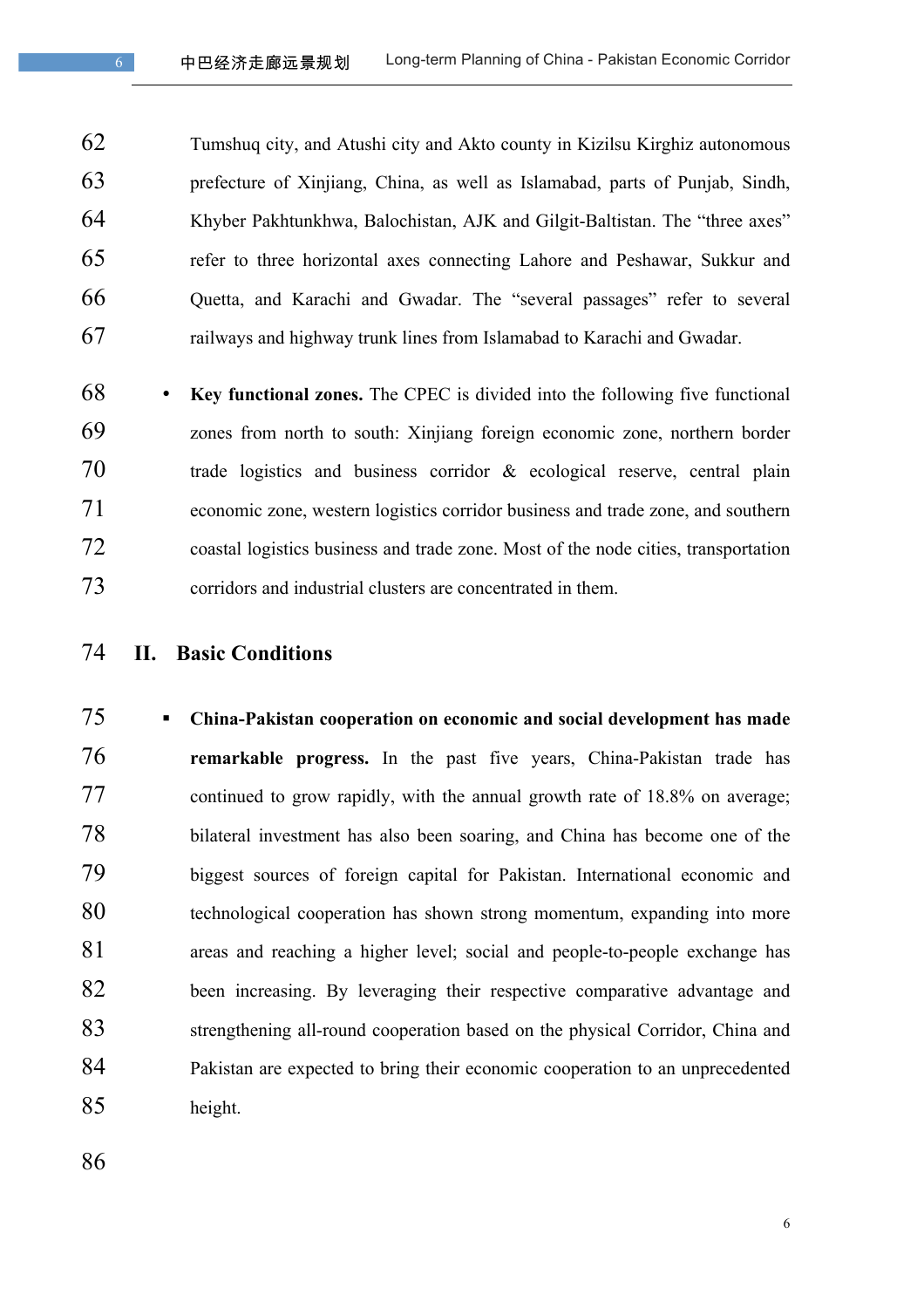§ **There is a huge potential for China and Pakistan to strengthen cooperation based on complementary resources.** China and Pakistan are blessed with different natural endowments, and at different stages of economic development, industrialization and urbanization. China has advantages in infrastructure construction, high-quality production capacity in equipment manufacturing, iron & steel and cement industries as well as financing for investment. While Pakistan owns rich human and natural resources, huge potential for economic growth and broad market prospects besides a geo-strategic location. The orderly and timely flow of economic factors in both countries along the CPEC will significantly improve the resource allocation efficiency and bring into full play the comparative advantage of each country.

 § **West China has entered into a new historic phase of economic and social development.** Since the implementation of the western development strategy, West China, in particular Xinjiang, has made huge economic and social progress. The economic strength has significantly increased with improved infrastructure resulting in betterment of people's livelihood. Kashgar, a major city for Xinjiang to open up to the outside world, has embarked on the fast lane of economic and social development, and become more and more open. The infrastructure has been improving along the way from Kashgar to Khunjerab Pass, providing basic support for China-Pakistan economic and trade exchange on land.

108 • **Pakistan has the potential to grow into a "tiger of Asia".** Pakistan is blessed with abundant natural resources and a vast domestic market. Extensive 110 consensus on the Vision 2025 has been reached. It's being realized by improving public governance, reinforcing infrastructure construction and 112 harnessing the demographic dividend to accumulate human and social capital,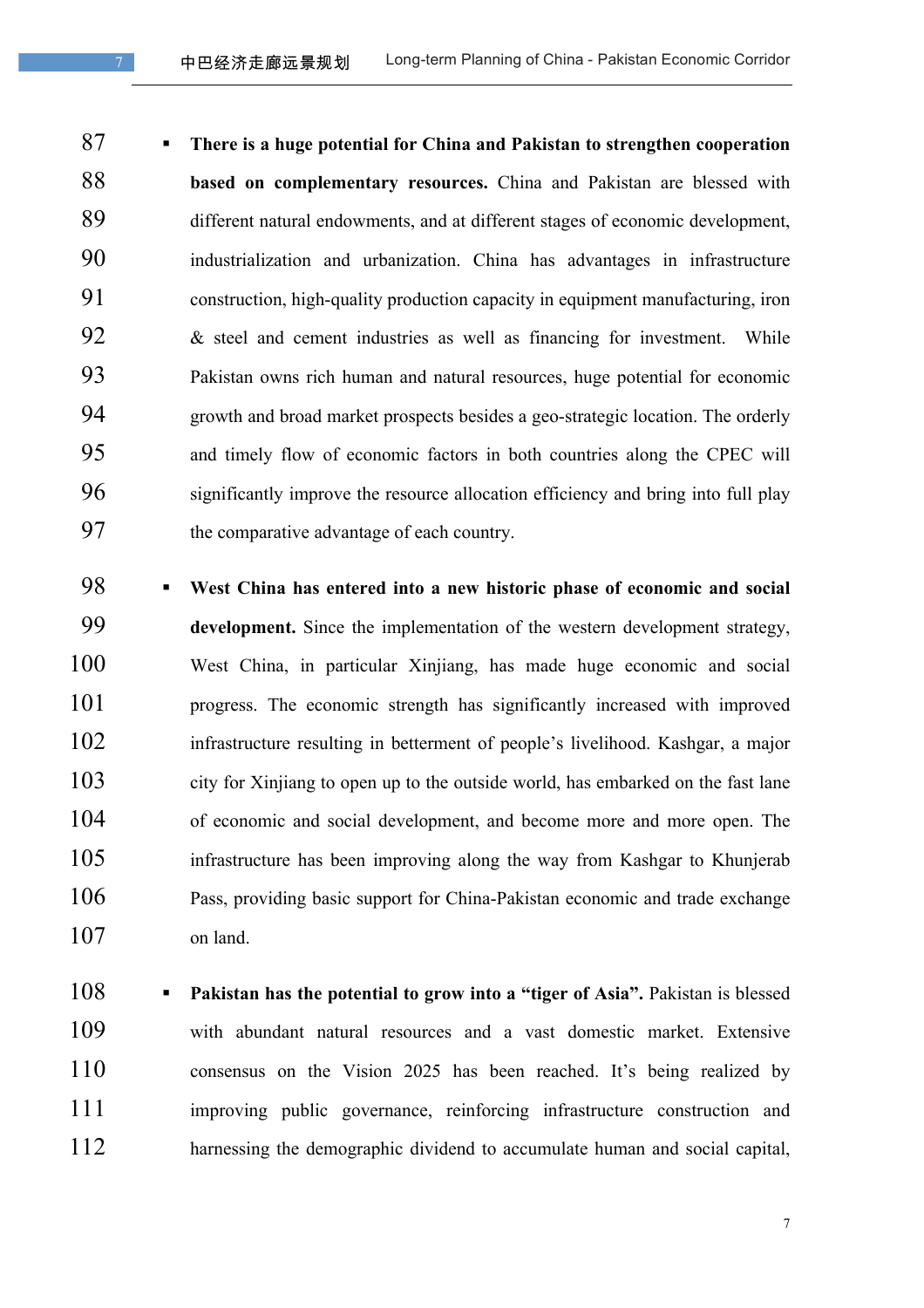elevate the industrialization level and develop competitive knowledge-based economy are imperatives to move forward. The CPEC will greatly speed up the industrialization and urbanization process in Pakistan and help it grow into a 116 highly inclusive, globally competitive and prosperous country capable of 117 providing high-quality life to its citizens.

- **III. Opportunities**
- § **The world economy is recovering and the external environment is favorable.** After years of recession and adjustment following the last 121 international financial crisis, the world economy is expected to enter a new 122 round of growth. The investment and financing environment for major collaborations between China and Pakistan is flexible and promising for the 124 international community particularly neighboring countries to participate in the 125 CPEC to share its fruits.
- 126 The CPEC is closely associated with the implementation of the Belt and **Road Initiative.** As a pilot project of the Belt and Road Initiative, the 128 experience accumulated from the CPEC will be promoted to other countries along the Belt and Road. The fusion of national development strategies will facilitate policy communication between China and Pakistan; their geographical proximity is good for infrastructure connection; their closely coordinated economic and trade strategies will help realize free trade flow; the two countries are highly complementary to each other in investment and financing, making financing much easier; their long-lasting friendship is deeply rooted among people, thus helpful for people-to-people exchanges.
- 136 The macro economy in Pakistan has been much improved. Pakistan has reached wide consensus on social stability, economic development and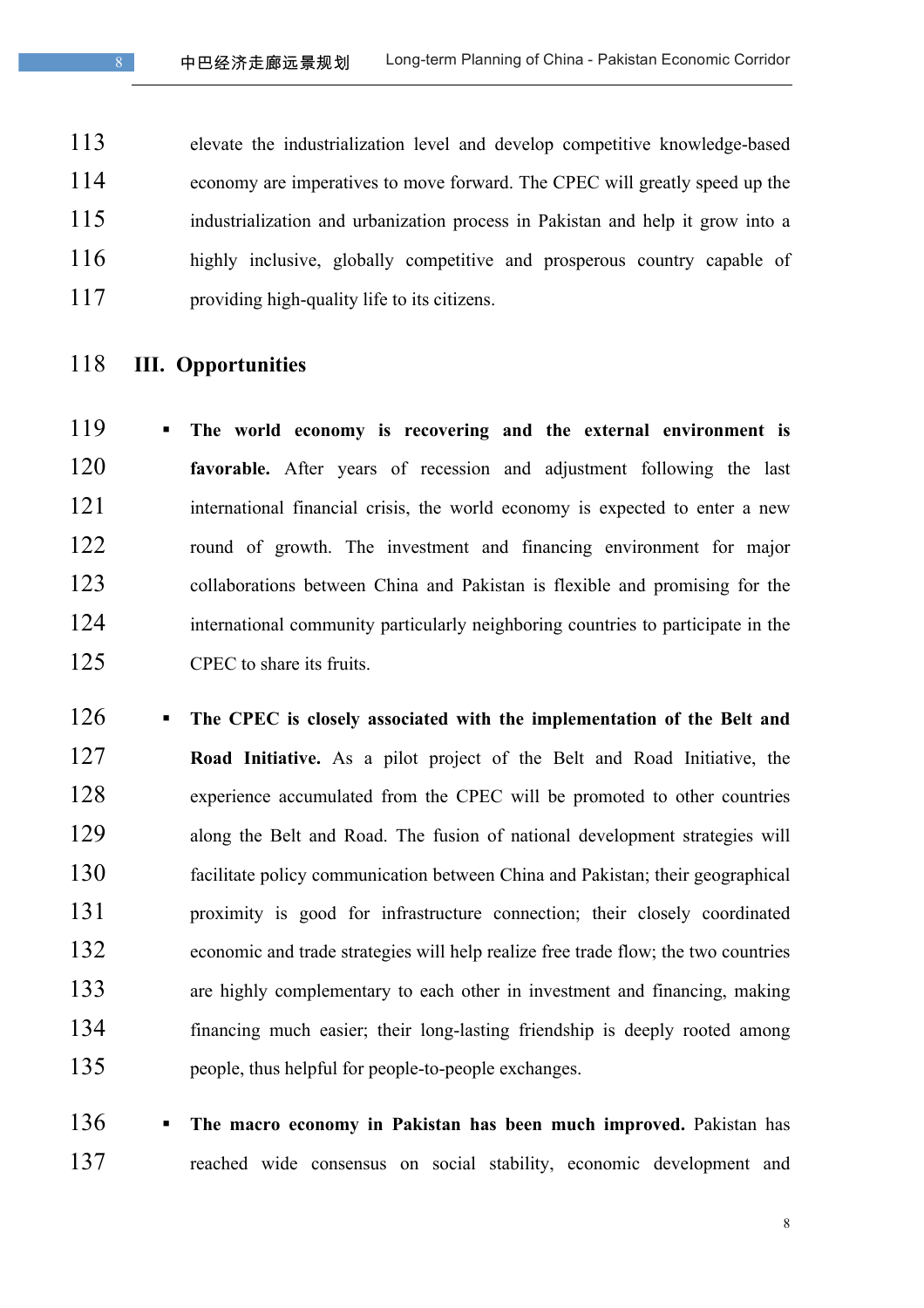138 livelihood improvement. A series of economic reform has started to take effect, and its advantage in the young workforce and demographic dividend are given a 140 bigger role. The macro economy has turned for better in Pakistan in recent years. The economic growth has been picking up, boosting the market demand for 142 related transportation and energy; The inflation level has been low, driving up the expected actual returns of major projects for the CPEC building; the international balance of payments has been moving towards equilibrium, foreign exchange reserves have been growing and the expectation of the exchange rate has been stable, reducing the investment and financing risks for 147 major CPEC projects. The macroeconomic environment has never been so 148 better before for the building of the CPEC.

- **IV. Possible Challenges**
- 150 Geopolitical and security risks. The geopolitical environment is inherently unstable in South Asia. World powers' adjustment of their policy towards this 152 region might add to the uncertainty. The mix of international, regional, national and extremist factors might cause disruptive activities, challenging the CPEC building.
- The restraints of natural and geographical factors. Southern Xinjiang of China suffers from a weak industrial base and limited economic scale. Because of the special natural and geographical conditions in China-Pakistan border area, the construction, operation and management of major infrastructure projects is costly. The Indus River valley in Pakistan is comparatively economically 160 advanced, but with high population density and limited resource carrying capacity, while the western area is poorly developed and troubled with harsh 162 natural conditions.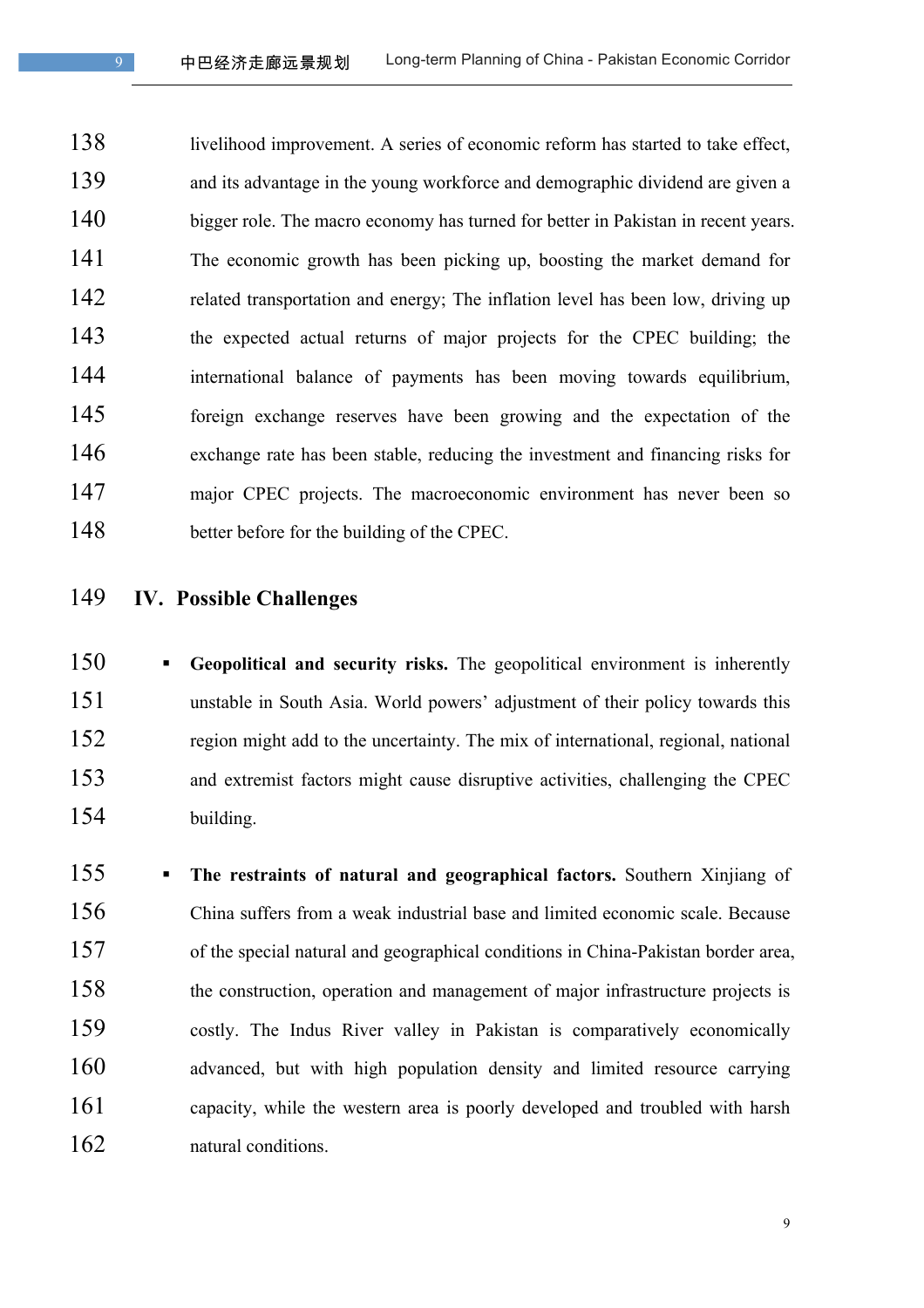**• Restraints to economic growth prospects.** Pakistan needs to address major bottlenecks to economic and social development to sustain economic growth momentum. The energy, infrastructure, administration and governance deficiencies, besides unbalanced regional economic and social development, and external sector vulnerabilities could impose possible challenges to the CPEC.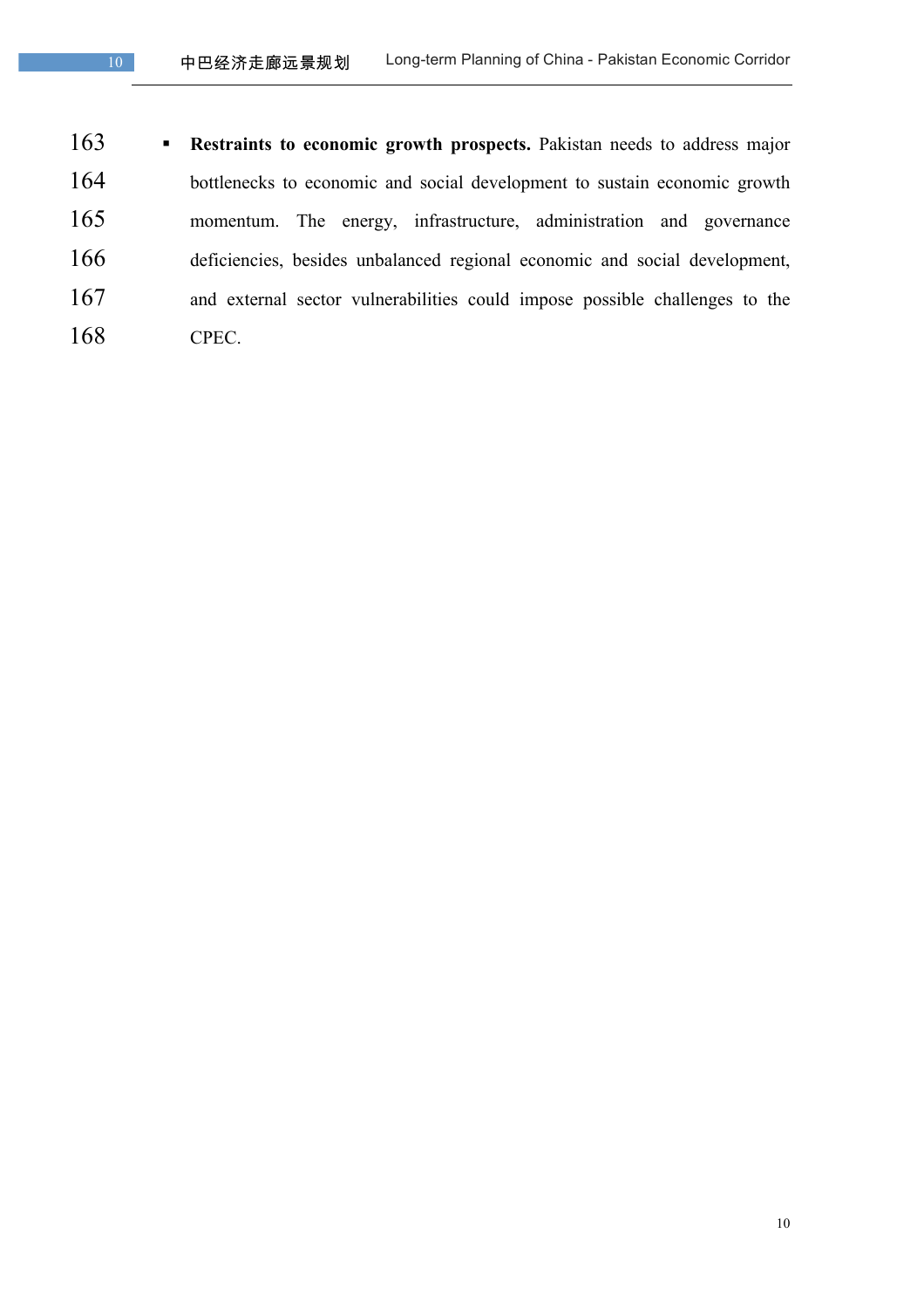### **Chapter-II: Visions and Goals**

#### **I. Visions**

- **The Chinese side vision:** to further advance the western development strategy, 172 promote economic and social development in Western China, accelerate the Belt and Road construction, give play to China's advantages in capital, technology, production capacity and engineering operation, and promote the 175 formation of a new open economic system.
- § **The Pakistani side vision: to fully harness the demographic and natural endowment of the country by enhancing its industrial capability through creation of new** industrial clusters, while balancing the regional socioeconomic development, enhancing people's wellbeing, and promoting domestic peace and 180 stability.
- 181 **The international and regional vision:** to form a new international logistic 182 network and industrial layout based on major transportation infrastructure; elevate the status of South Asian and Central Asian countries in labor division of global economy; promote regional economic integration through stable trade growth, international economic and technological cooperation and personnel exchange.

#### **II. Goals**

 By 2020, the CPEC shall take the initial shape, major bottlenecks to Pakistan's economic and social development shall be basically addressed, and the CPEC shall start to boost the economic growth along it for both countries.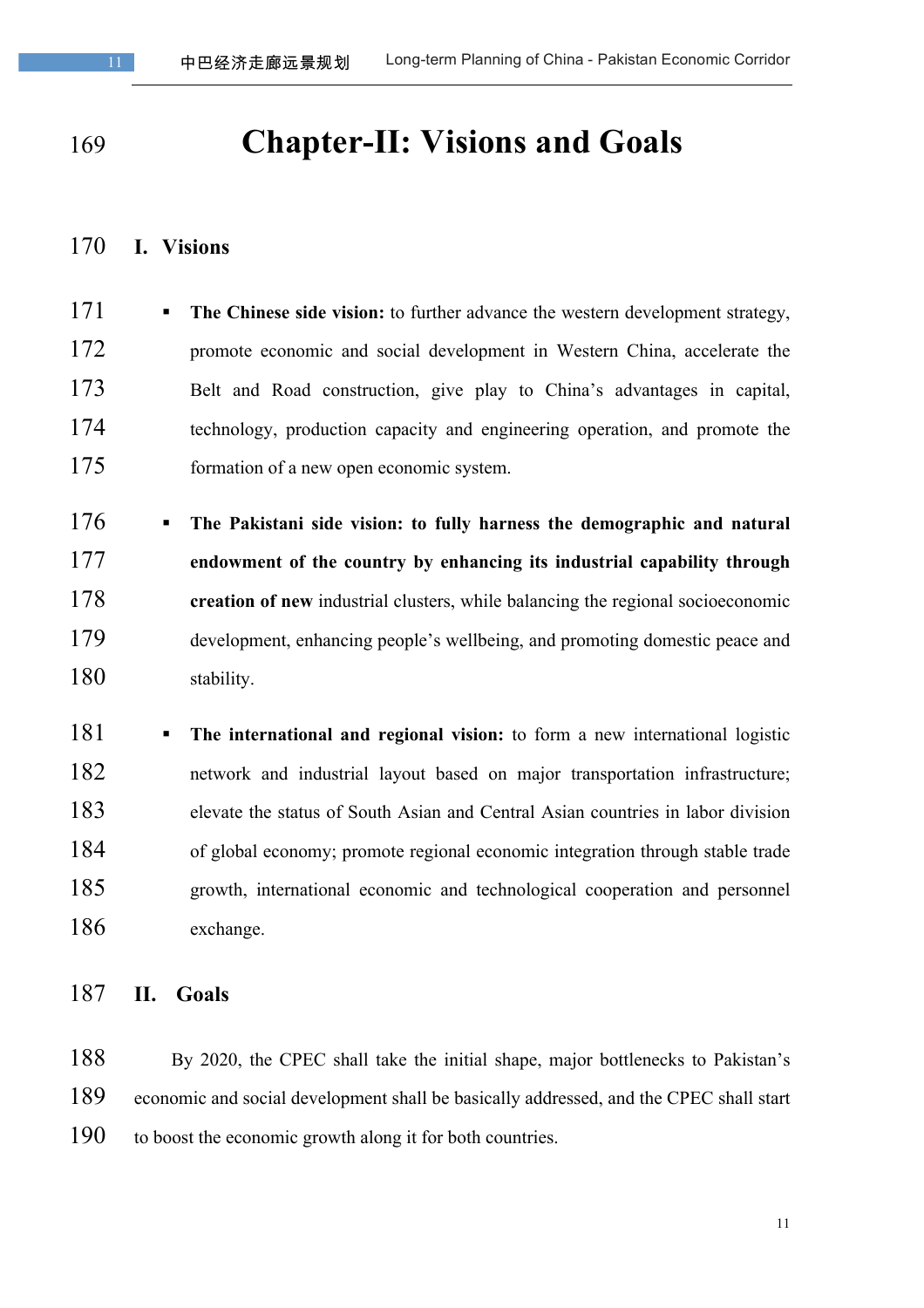By 2025, the CPEC building shall be basically done, the industrial system approximately complete, major economic functions brought into play in a holistic way, the people's livelihood along the CPEC significantly improved, regional economic development more balanced, and all the goals of Vision 2025 achieved.

 By 2030, the CPEC building shall be entirely accomplished, the endogenous mechanism for sustainable economic growth in place, the CPEC's role in stimulating economic growth in South Asia and Central Asia brought into holistic play, and South Asia shall grow into an international economic zone with global influence.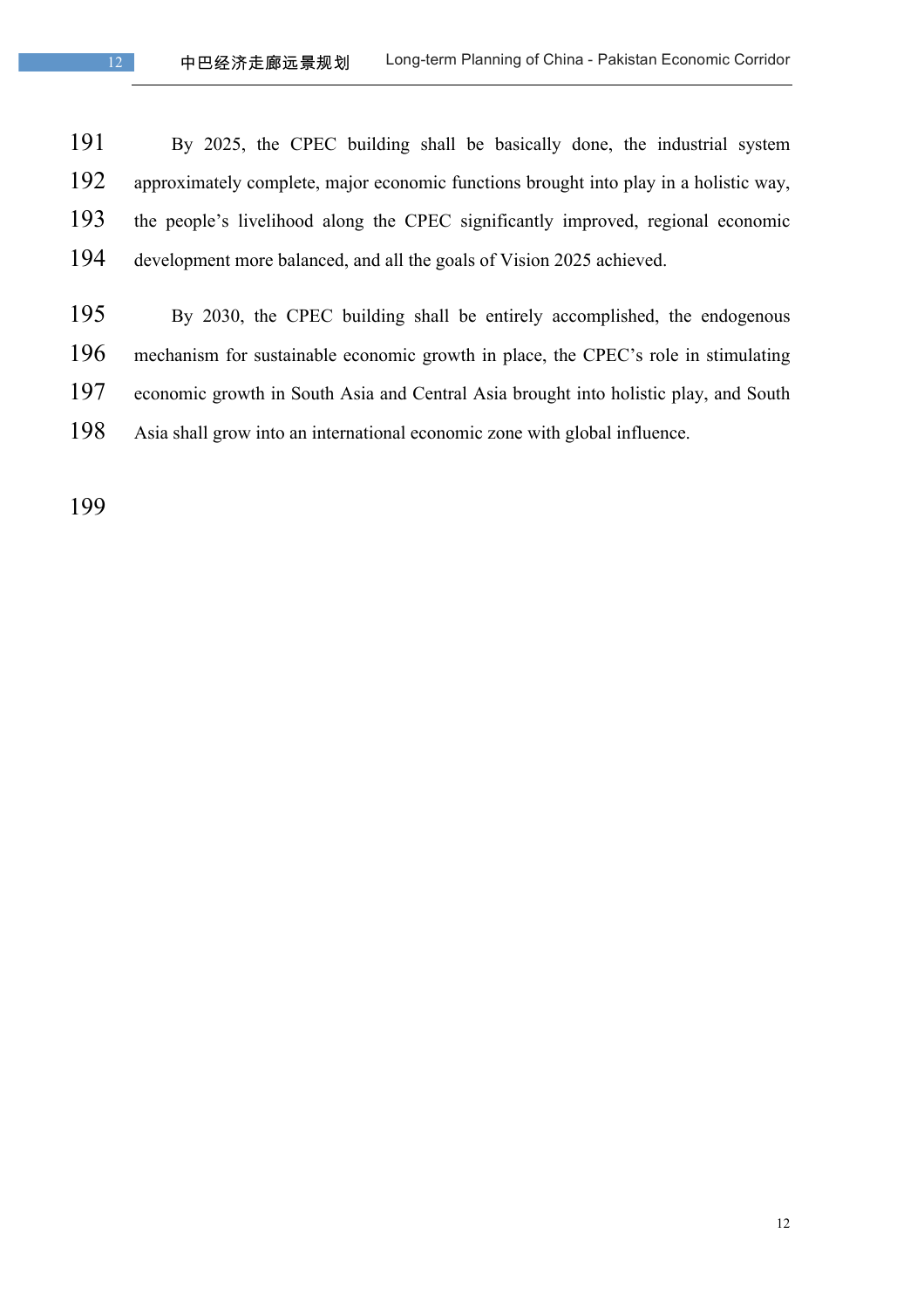### **Chapter-III: Guidelines and Basic Principles**

#### **I. Guidelines**

 We shall proceed with all-weather strategic partnership of cooperation, concepts of harmony, inclusiveness, mutual benefits and sustainability. Besides seizing opportunities presented by China's economic development, transformation and the implementation of the Belt and Road Initiative, we shall capitalize on the favorable environment created by the extensive consensus on the Vision 2025, growing economic 207 and social stability and a new round of robust growth in Pakistan. It will fully leverage China's industrial, capital, and institutional advantages in the light of Pakistan's market, demographic dividend and geographical imperatives. Through mutual consultations, 210 China and Pakistan shall share responsibilities and fruits, form a "1+4" collaboration 211 pattern (featuring the CPEC as the center and four priorities, namely the Gwadar port, energy, infrastructure construction and industrial cooperation). We shall bring China and Pakistan closer to each other with the physical economic bond of the CPEC and form a community of indivisible common destiny.

### **II. Principles**

 § **Government guidance and market-oriented operation.** The Chinese and Pakistani governments are the advocator, planner and guider of the CPEC project. Considering the Chinese and Pakistani economic systems, commercial projects related to the CPEC should be operated in a market-oriented way; 220 quasi-commercial major infrastructure projects could adopt the public private partnership mode; and non-commercial projects concerning people's livelihood 222 should involve multiple participants and be implemented through fair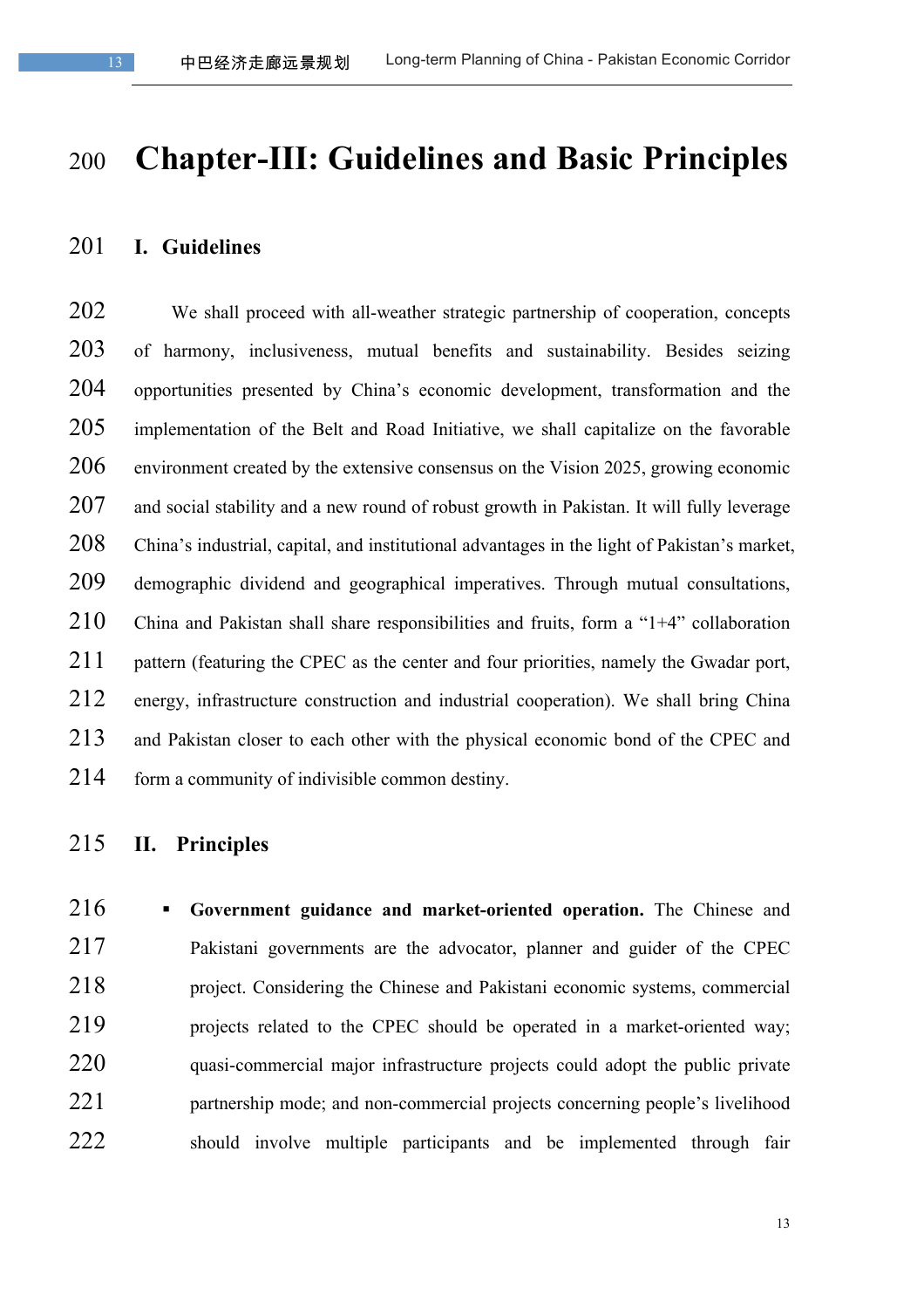- 
- competition.

**•• Joint building and fruits sharing.** China is responsible for planning, financing, 225 building and operating projects within its territory, and for those in Pakistan, China and Pakistan shall jointly prepare plans, divide financing responsibilities 227 based on the project situation and their respective investment and financing strengths, give play to their respective comparative advantage in project construction and implementation, and share fruits based on the match of their 230 cost, risk and returns.

- **Openness and inclusiveness.** The planning and building of the CPEC will learn 232 from the latest theories about and achievements of other international corridors. China and Pakistan welcome the international community to provide intellectual 234 support to the CPEC by various means, international organizations, other countries and the international capital market to jointly work on the CPEC building.
- § **Livelihood improvement and sustainable development.** The improvement of 238 people's livelihood is on the top of the agenda of the CPEC project whose spatial layout fully reflects the regional development gap. Connectivity infrastructure construction shall focus on improving basic public services for 241 local residents, all-round industrial cooperation, show preference for local residents in employment, and the exchange and cooperation in areas concerning people's livelihood lean towards the ordinary people. The population and resource carrying capacity of different areas along the CPEC shall be coordinated, and possible effect of climate change and other factors be forward considered to realize sustainable development.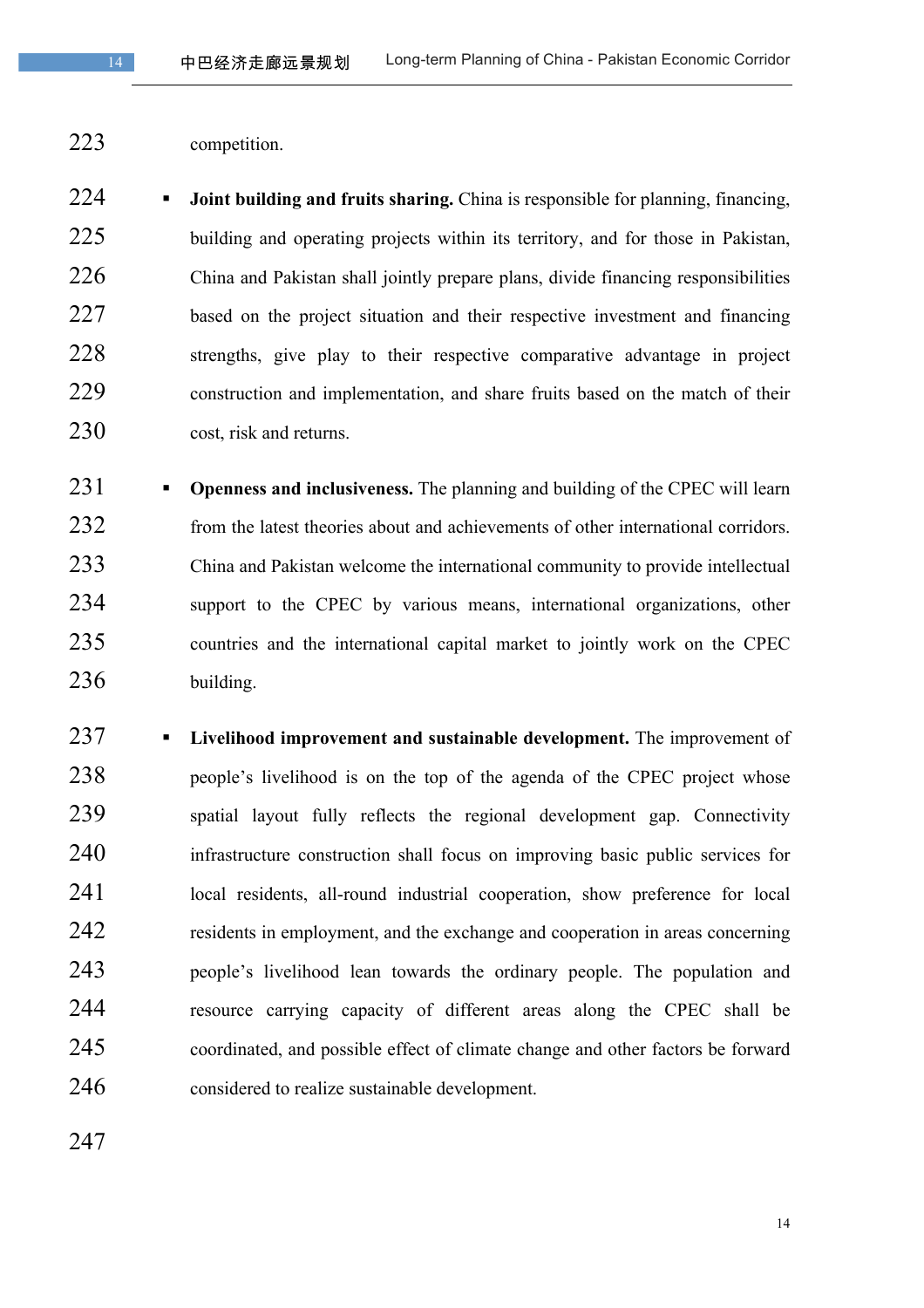§ **Orderly development with priorities highlighted.** The relations between short-term, medium-term and long-term projects shall be properly handled, the construction timetable be laid down in an orderly way based on the readiness of each project, and major projects of holistic significance be carried out to address key issues of possible major bottlenecks to Pakistan's economic and social development in different phases.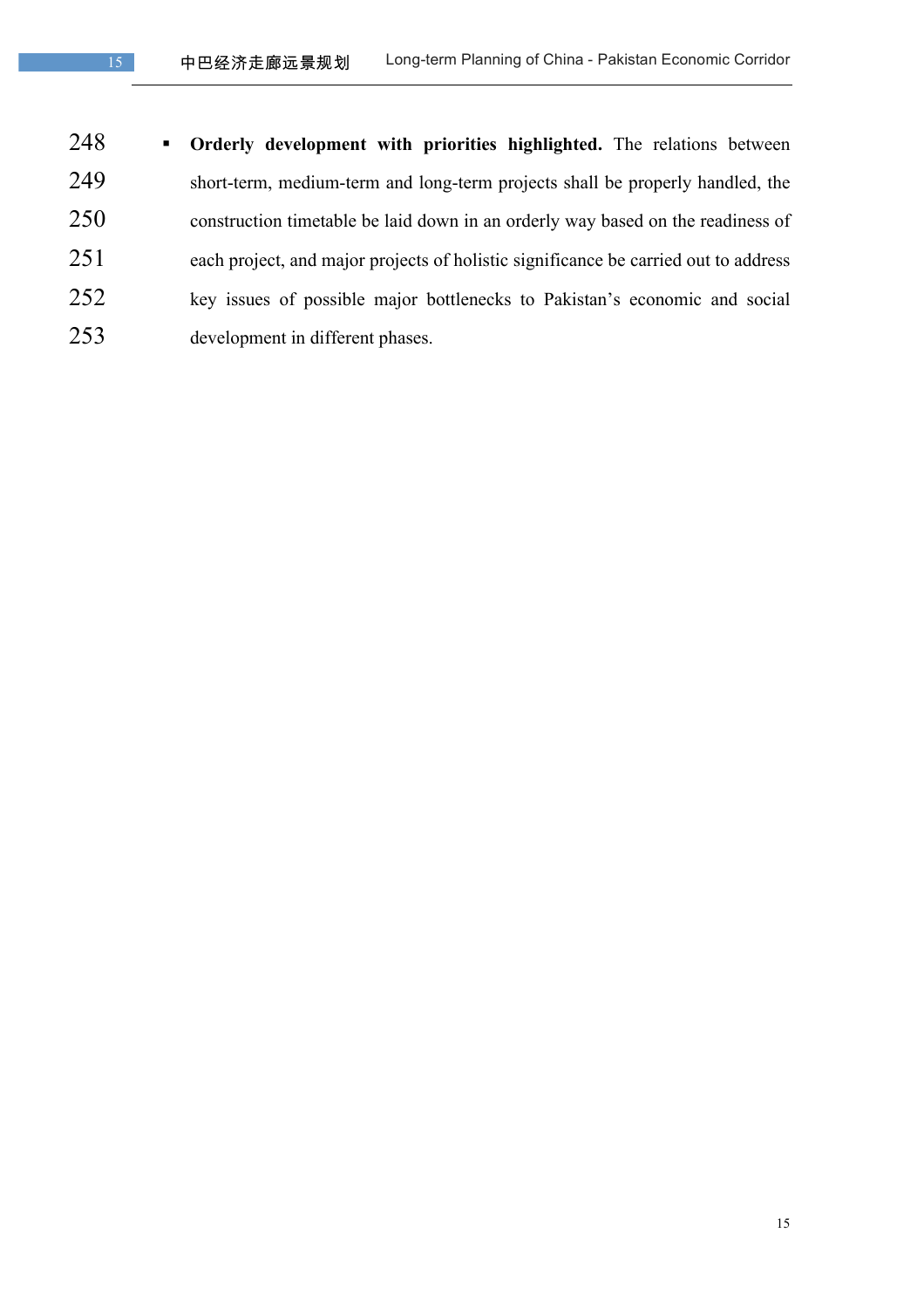### **Chapter-IV: Key Cooperation Areas**

#### **I. Connectivity**

### **i. Construction of an integrated transport system**

 Transport infrastructure is the basic and prerequisite condition for the construction of the China-Pakistan Economic Corridor. It is an important field that can drive the economic and social development of regions along the CPEC, besides promoting the intercommunication and all-round cooperation between China and Pakistan for shared prosperity.

 Through the joint planning and development of highways, railways, ports, aviation and other infrastructure, a convenient, efficient and integrated transport corridor that includes a variety of modes of transport along the main nodes of CPEC can be formed to achieve the transition from lagging behind to adaptation 266 and then to moderate advancement in the transport infrastructure of the main nodes along the CPEC. In order to meet the needs of trade and personnel exchanges between China and Pakistan for the socio-economic development of regions along the CPEC. Following initiatives have been planned to achieve the aforementioned objectives:

- 271 Construction and development of Kashgar-Islamabad, Peshawar-Islamabad-Karachi, Sukkur-Gwadar Port and Dera Ismail Khan 273 -Quetta-Sohrab road infrastructure, to enhance road safety and service levels and expand traffic capacity.
- 275 Capacity expansion of existing railway lines and construction of new 276 projects and promoting the modernization of the railway and build an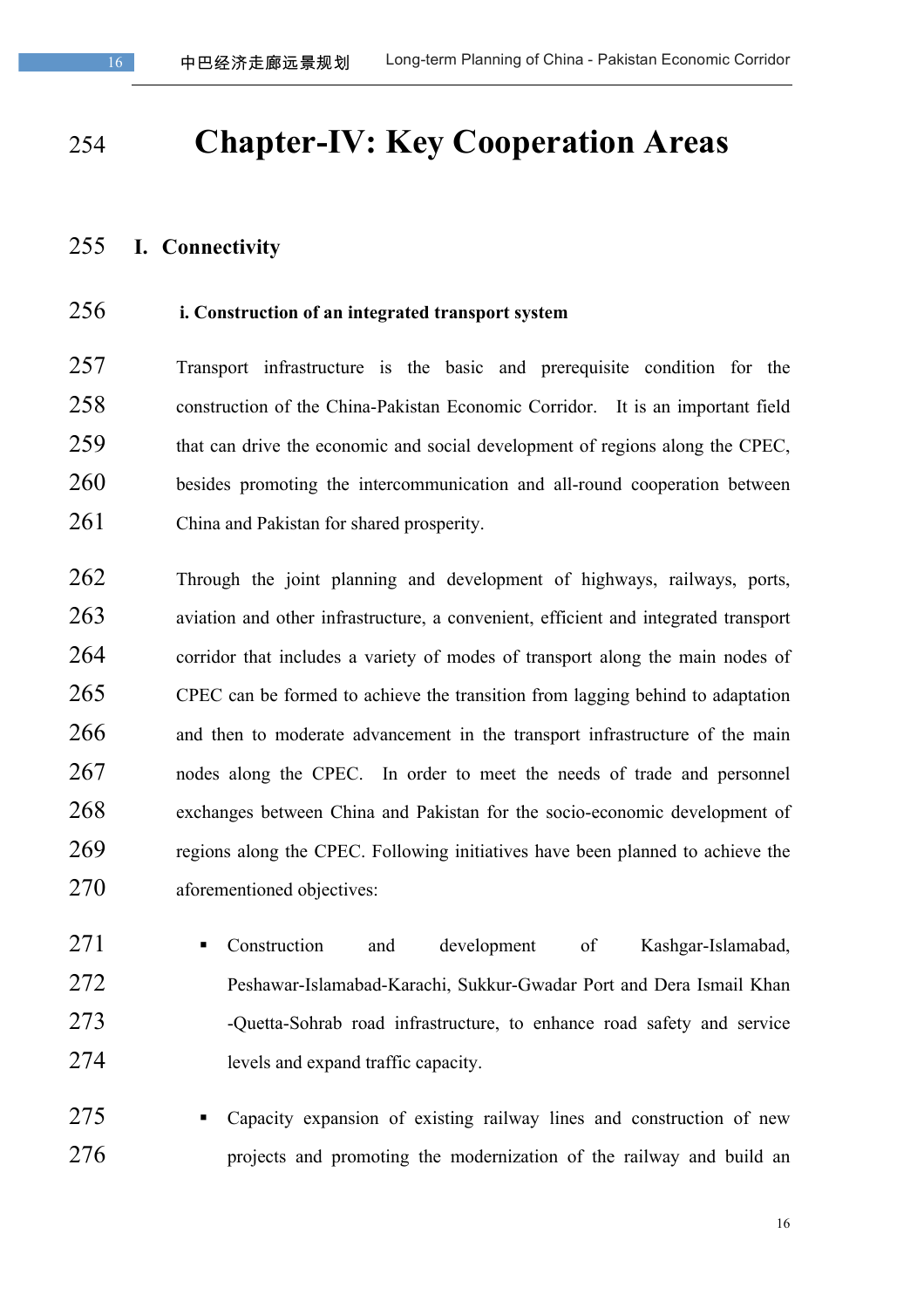- 
- integrated transport corridor.
- 278 Construction and development of Gwadar Port and port city, build a consolidated distribution transport system, continuously improve the infrastructure of the port, accelerate the construction of East Bay Expressway and the new international airport and enhance the competitiveness of the Free Zone to promote the social progress and economic development of the region.
- 284 Strengthen China-Pakistan cooperation in technical training and cooperation in the construction and management of transport infrastructure, 286 to continuously provide talents for the construction of the China-Pakistan Economic Corridor and promote the sustainable development of the transportation industry.
- **ii. Information network infrastructure**
- China and Pakistan should boost information connectivity and promote pragmatic cooperation through construction and operation of local communication networks and broadcast & TV networks; besides strengthening information and communication industries in both countries and synchronous construction of information, road and railway infrastructures.
- 295 Promote the construction of cross-border optical fiber cables between China and Pakistan and the construction of the backbone optical fiber networks in Pakistan; Upgrading of Pakistan's network facilities, including the national data center and the second submarine cable landing station.
- § Expedite Pakistan to adopt China's Digital Terrestrial Multimedia Broadcasting (DTMB) standard.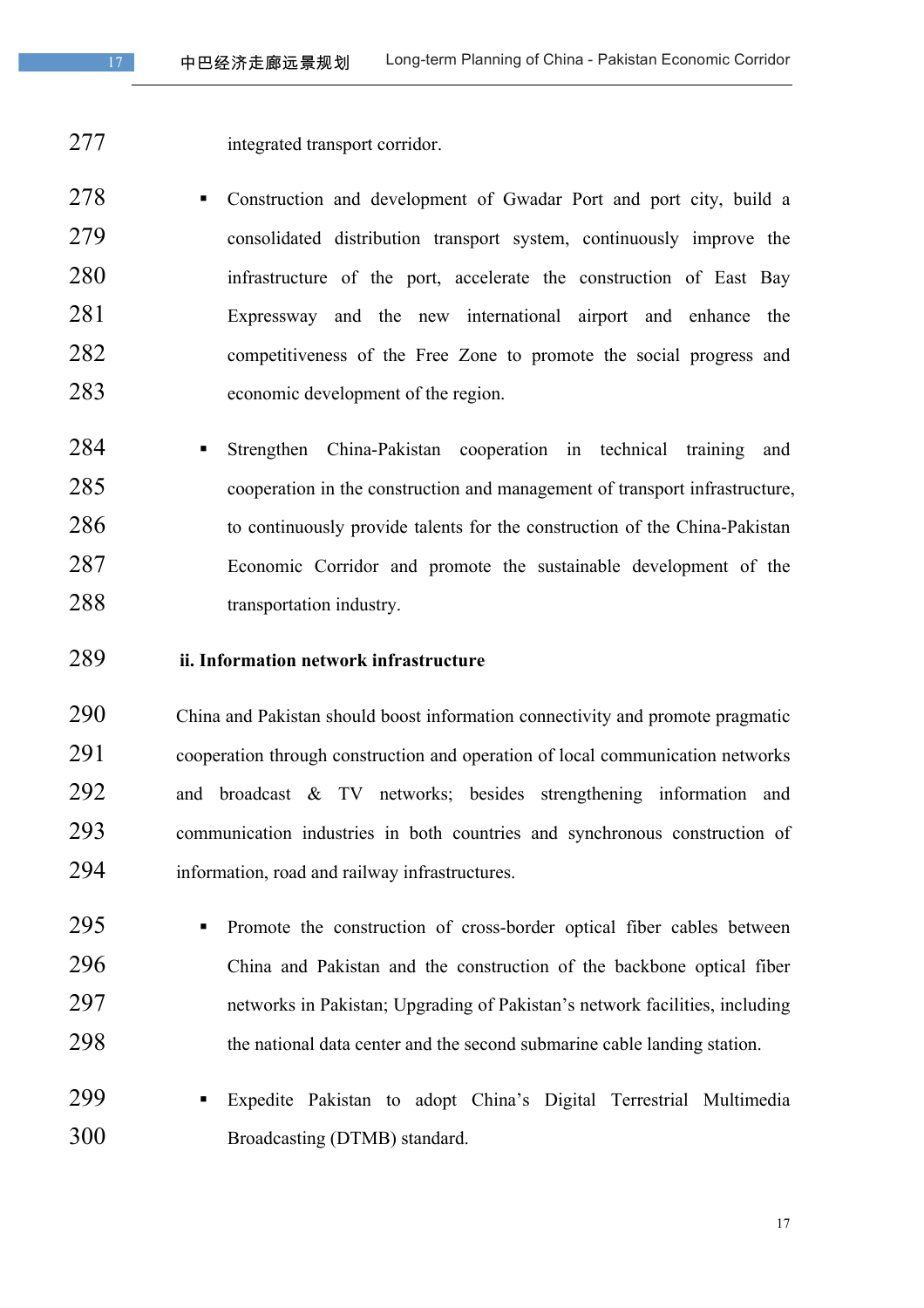- 301 Promote the ICT-enabled development of Pakistan, including e-government, border electronic monitoring and safe city construction; promote the development of e-commerce in Pakistan.
- 304 Enhance the development of the information industry in Pakistan; build IT industrial parks and IT industry clusters in Pakistan to improve Pakistan's information technology and service outsourcing.
- § Increase the Pakistani exchange personnel in China, establish technical training centers in Pakistan, and strengthen the construction of ICT human resources in Pakistan.
- **II. Energy Related Fields**

 China and Pakistan should strengthen cooperation in the fields of oil and gas, electricity and power grids, and focus on promoting the construction of major projects of thermal power, hydropower, coal gasification and new energy power generation, and supporting power transmission networks, in order to enhance its power transmission and supply reliability.

- 316 Research and promote the cooperation in the development of oil and gas resources, and conduct preliminary research on China-Pakistan oil and gas pipeline projects. The options of establishing oil refineries & storages at Gwadar and along CPEC route will also be considered.
- 320 Optimize the layout of imported coal, and research on development and utilization of Pakistan's own coal for power plant and developing technologies for surface coal gasification.
- 323 Actively promote river planning and preparatory work of major projects to accelerate the hydropower development process.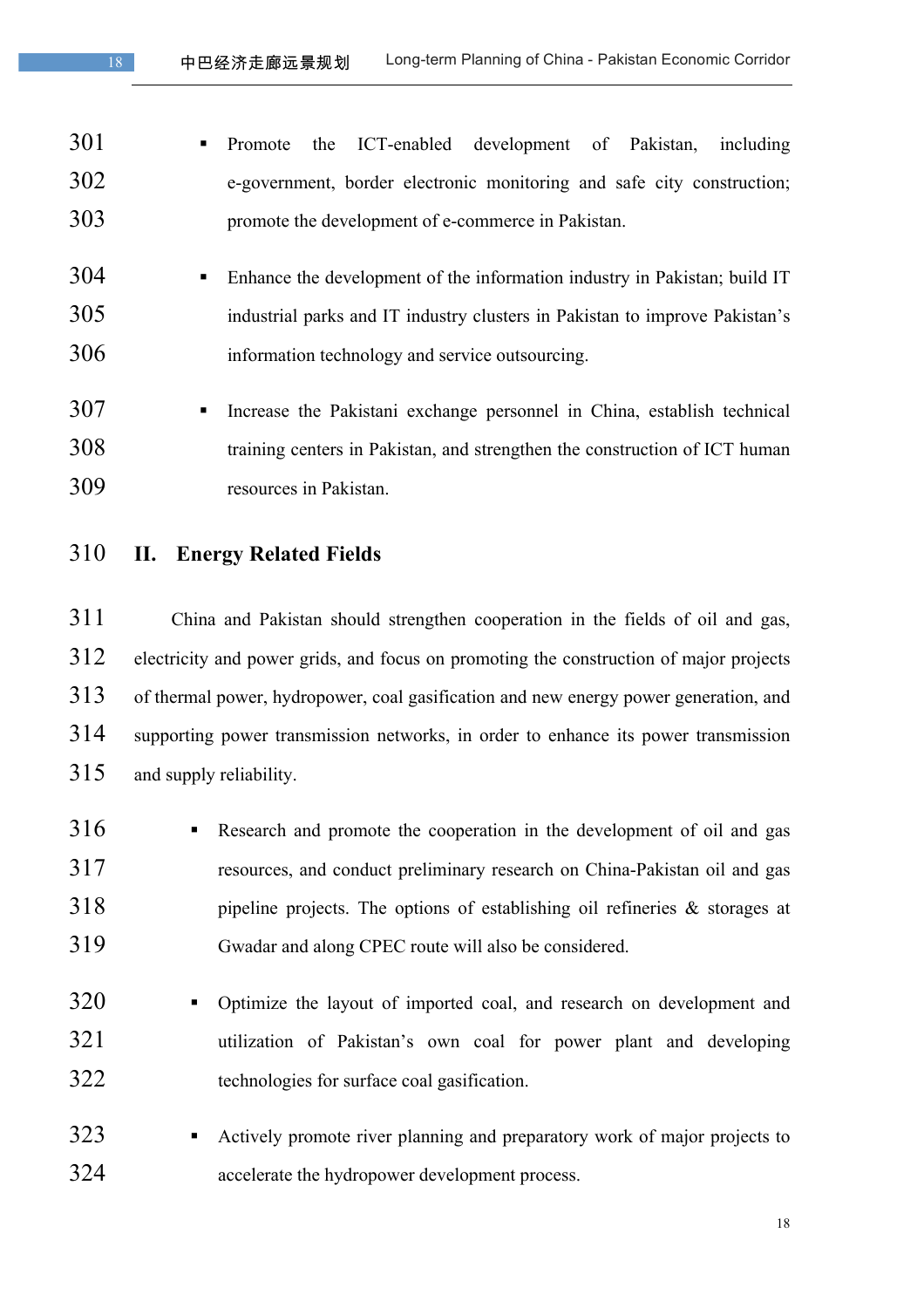- **•** Develop wind and solar energy based on local conditions, and establish diversified energy supply channels.
- **•** Strengthen the construction of high voltage-class power grids and power transmission and distribution networks to fulfill the electricity demand and ensure the reliability of electricity supply in Pakistan.

 To develop the industry for manufacturing of power sector equipments/parts required for generation, transmission and distribution including renewable energy technologies.

### **III. Industries and Industrial Parks**

 China and Pakistan should strengthen cooperation in trade and industrial areas, expand bilateral economic and trade relations, and enhance the level of bilateral trade liberalization. They should cooperate in key areas, enhance the effectiveness of cooperation and strive to achieve the synchronization, coordination and reciprocity of economic development.

- 339 Promote the quality and efficiency improvement of the textile and clothing industry, expand the size of the textile industry, and increase the supply of high value-added products; promote the Kashgar Economic and Technological Development Zone, and Caohu Industrial Park to adopt the means like export processing to establish a regional cooperation and development model based on complementary advantages, and mutual benefits.
- 346 Expand the cooperation in the appliance industry, promote Pakistan's industries from assembling imported parts and components to localized production of parts, and encourage various forms of Chinese enterprises to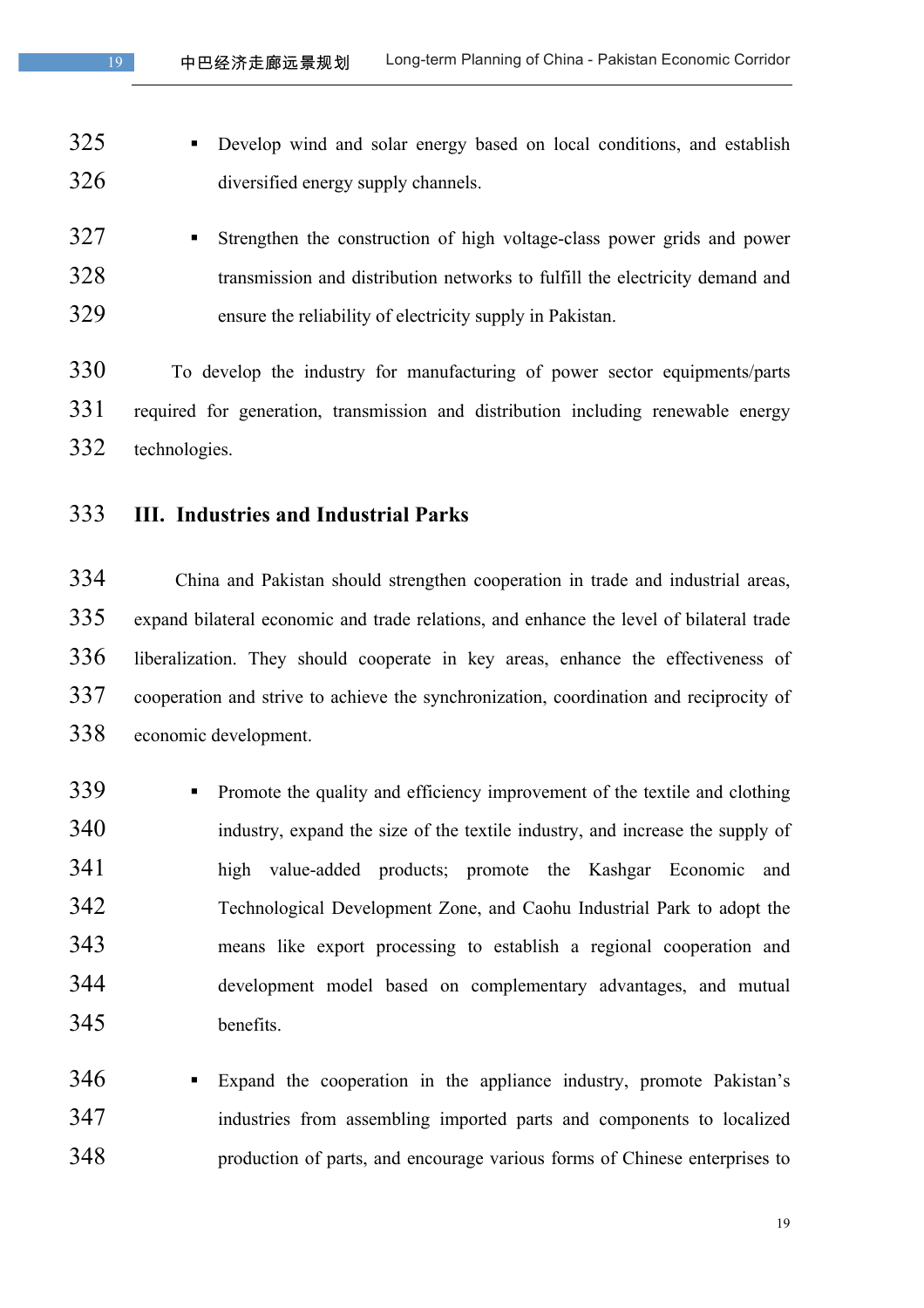enter the Pakistani market to improve the development of energy efficient appliance industry in Pakistan. Promote the industrial capacity cooperation in sectors such as; chemicals, engineering, agro, iron & steel and construction materials, and use efficient, energy-saving and environmental friendly processes and equipment to meet the demands of Pakistan's local markets and at the same time to further expand it to the international market.

- 355 Increase the exploration and development of resources, and introduce bilateral enterprises to participate in the exploration and development of mineral resources.
- 358 Bely on industrial parks and the characteristics of bilateral economic and trade cooperation to expand cooperation in related industries and promote the development of industrial concentration.
- 361 Rely on higher education resources in Pakistan to carry out design and R&D activities, strengthen exchanges and cooperation among educational and research institutions.
- 364 Expand trade logistics and areas of business cooperation, improve the investment environment, optimize the bilateral trade structure, and promote balanced trade development.
- Rely on the advantages of the ports to expand logistics transportation.

### **IV. Agricultural Development and Poverty Alleviation**

 China and Pakistan shall give full play to their own comparative advantages to strengthen agricultural infrastructure construction within the CPEC coverage and play their own roles in agricultural personnel training, technical exchanges and cooperation. They should cooperate in key construction areas such as biological breeding,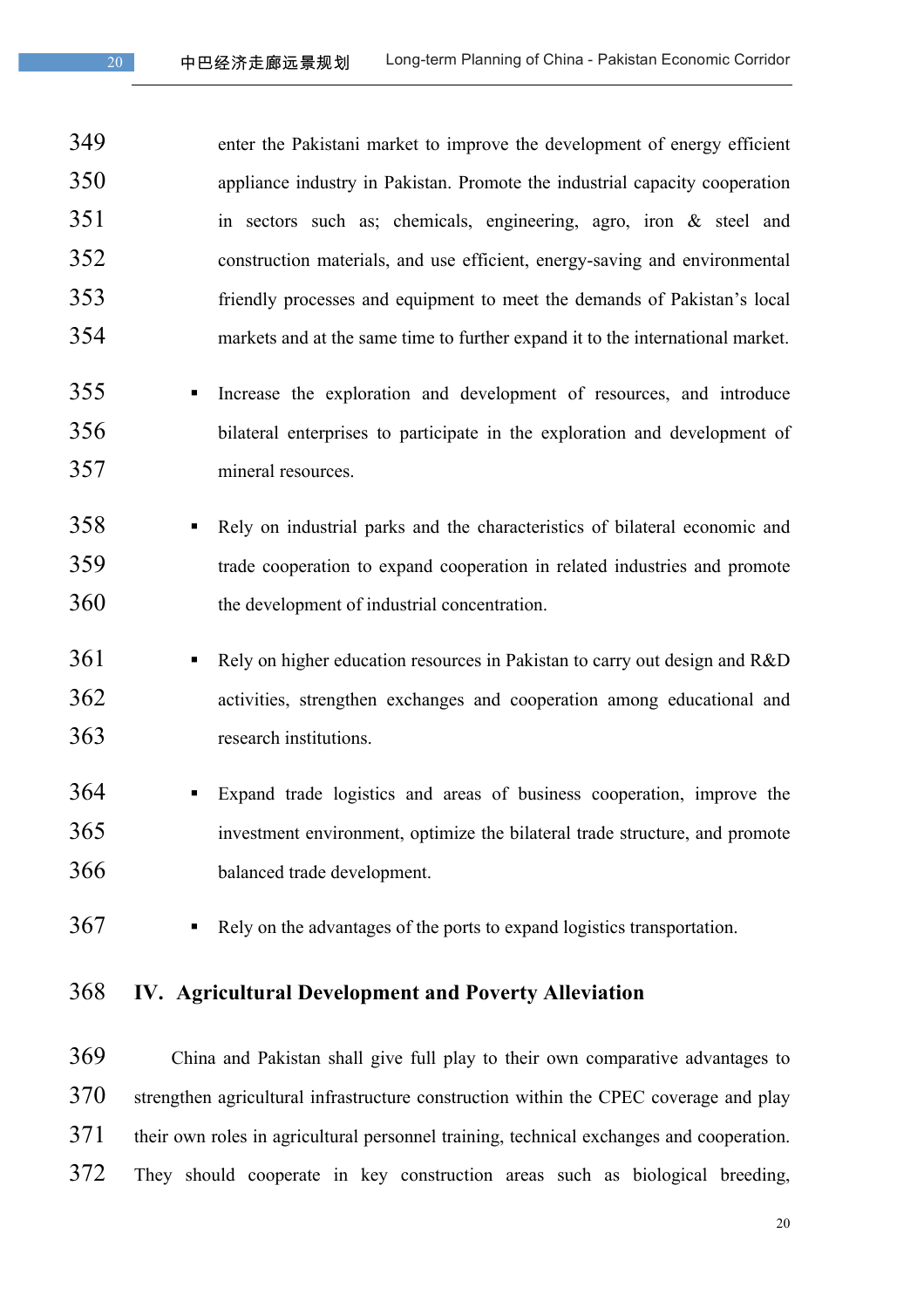production, processing, storage and transportation, infrastructure construction, disease prevention and control, water resources development and utilization, land development and remediation, ICT-enabled agriculture and marketing of agricultural products to promote the systematic, large-scale, standardized and intensified construction of the 377 agricultural industry. They should promote the transition from traditional agriculture to modern agriculture in the regions along the CPEC to effectively boost the development of local agricultural economy and help local people get rid of poverty and become better off.

- 381 Strengthen the upgrading of agricultural infrastructure in the regions along the CPEC.
- 383 Promote the construction of water resources and water-saving modern agricultural demonstration zones, and increase the development and remediation of medium- and low-yielding land to achieve efficient use of resources.
- 386 Strengthen technical exchange and cooperation in the fields such as crop seed reproduction, livestock and poultry breeding, breeding and production technology, agricultural products processing, animal & plant epidemic prevention & control, mechanization demonstration and ICT-enabled agriculture.
- § Improve post-harvest handling, storage and transportation of agricultural products, and innovate in marketing and sales models.
- 393 Improve flood management, rangeland & desert development and strengthen remote sensing technologies.
- 395 Strengthen production of agriculture inputs particularly pesticides, fertilizer, machinery and support services including agriculture education and research.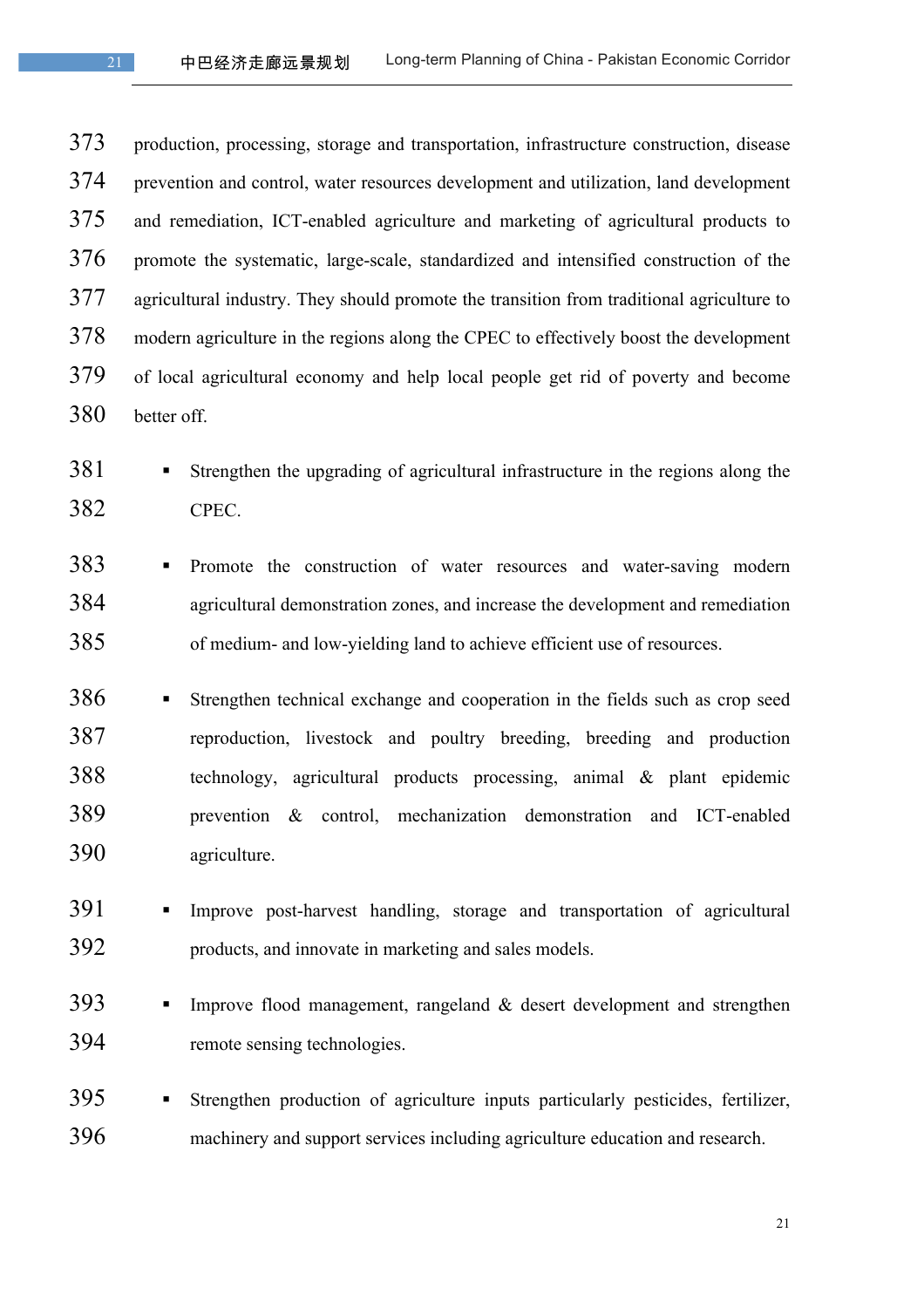397 • Collaborate in horticulture, fisheries and livestock medicines and vaccines.

#### **V. Tourism**

 China and Pakistan should further exploit the potential advantages of the tourism resources in the regions along the China-Pakistan Economic Corridor, especially the China-Pakistan border areas. They should actively promote comprehensive development of coastal tourism within the CPEC coverage, with Gwadar and Karachi as the hubs, expand cross-border tourism and improve the quality of tourism services to effectively promote the socio-economic development of the two countries, help the residents along the coastal tourism belt shake off poverty and promote marine development.

- Further exploit the potential advantages of the tourism resources in the regions along the China-Pakistan Economic Corridor, especially the China-Pakistan border areas; promote the development and construction of cross-border tourist routes along the railways and highways.
- 411 Actively help Pakistan's coastal areas become more livable, business-friendly and tourist-friendly; improve local ecological, living and employment environments to enhance the happiness index of local people.
- 414 Construction of the "2+1+5" tourism spatial structure, which includes two centers, one axis and five zones: Karachi Port and Gwadar Port as the two centers, and the coastal tourism belt as the development axis, and five tourist zones of Jiwani & Gwadar tourism zone, Jiedijiao, Olmara, Songminiya and Keti Bander.
- § Strengthen tourism-related infrastructure construction through market-oriented 420 principles and integrate it into Pakistan's annual tourism development plan to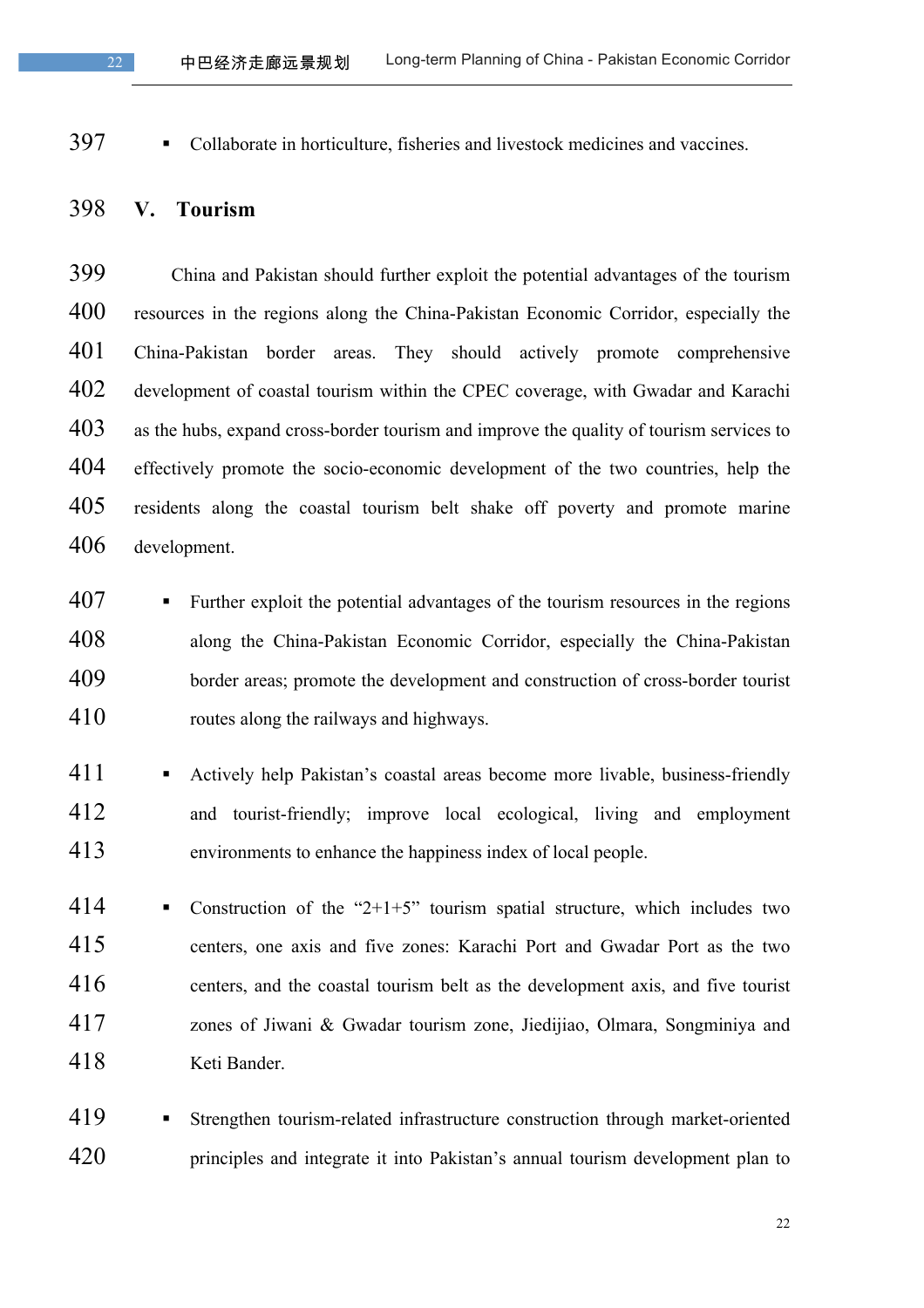provide compatible incentives for attracting local and foreign investments. Focus on the development of core tourism attractions so as to support the development of other supporting tourism products.

- 424 Improve the tourism public service system, with particular attention to the construction of tourism administration, the tourism navigation system, the road marking system, the tourism information network, etc.
- 427  $\blacksquare$  Build a tour route connecting coastal cities and themed on coastal leisure & vacationing: Keti Bander- Karachi- Songminiya- Olmara- Jiedijiao- Gwadar-Jiwani.

### **VI. Cooperation in Areas concerning People's Livelihood and**

**Non-governmental Exchanges**

 China and Pakistan should expand cooperation in people's livelihood improvement and non-governmental exchanges, and enhance the comprehensive service capability of the cities along the CPEC. They should significantly improve people's livelihood to provide a good social environment for the CPEC building.

436 • Apply international and China's new urbanization concepts to the municipal construction of the node cities along the CPEC, such as the construction of the 438 bublic transport system and water supply and drainage systems; give full play to China's advantages in technology, equipment, and capital, and solve some prominent livelihood issues via pilot projects.

441 • Expand the scale of training programs in China for Pakistani government officials and local government officials from regions along the CPEC; select outstanding Pakistani students from regions along the CPEC and send them to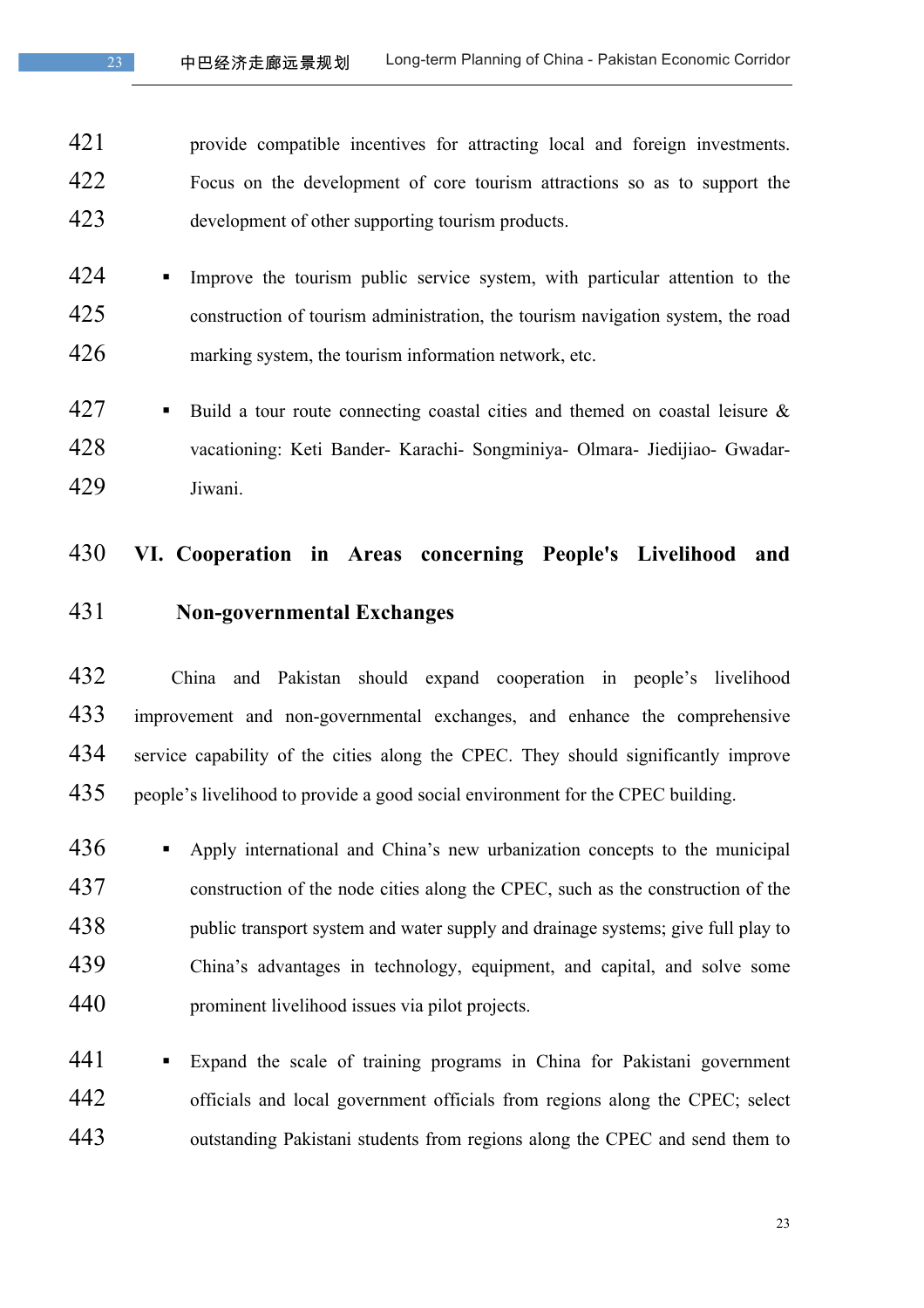the universities in Xinjiang to receive higher education and make cultural exchanges; increase basic education facilities by implementing assistance projects for basic education within the CPEC coverage, and upgrade existing education facilities based on actual needs; make efforts to carry out vocational training in Pakistan; strengthen the construction, operation and management of the transportation and power infrastructure, and the technical training for Pakistani personnel by reference to Xinjiang's "Academy of Central Asia Regional Economic Cooperation".

452 Provide medical assistance services in more places within the CPEC coverage and upgrade existing medical facilities based on actual needs.

**VII. Financial Cooperation** 

 The two countries should explore the establishment of multi-level cooperation mechanisms and strengthen policy coordination. They should also strengthen their own financial reforms and opening up, innovate in their own financial products and financial services, and control financial risks to create a good financial environment for the CPEC building. Following are the areas of focus:

460 • Strengthen cooperation in financial regulation. The two countries should continue to sign currency swap agreements, expand the amount of currency swap under the 462 agreements and enrich the scope of the foreign currency from currency swap; assign the foreign currency to domestic banks through credit-based bids to support the financing for projects along the CPEC; establish a bilateral payment and settlement system to reduce the demand for third-party currency; explore the establishment of a bilateral foreign exchange reserve pool to form an effective mechanism for stabilizing the exchange rate; strengthen the cooperation between the central banks and financial regulatory agencies of the two countries, and promote the establishment of a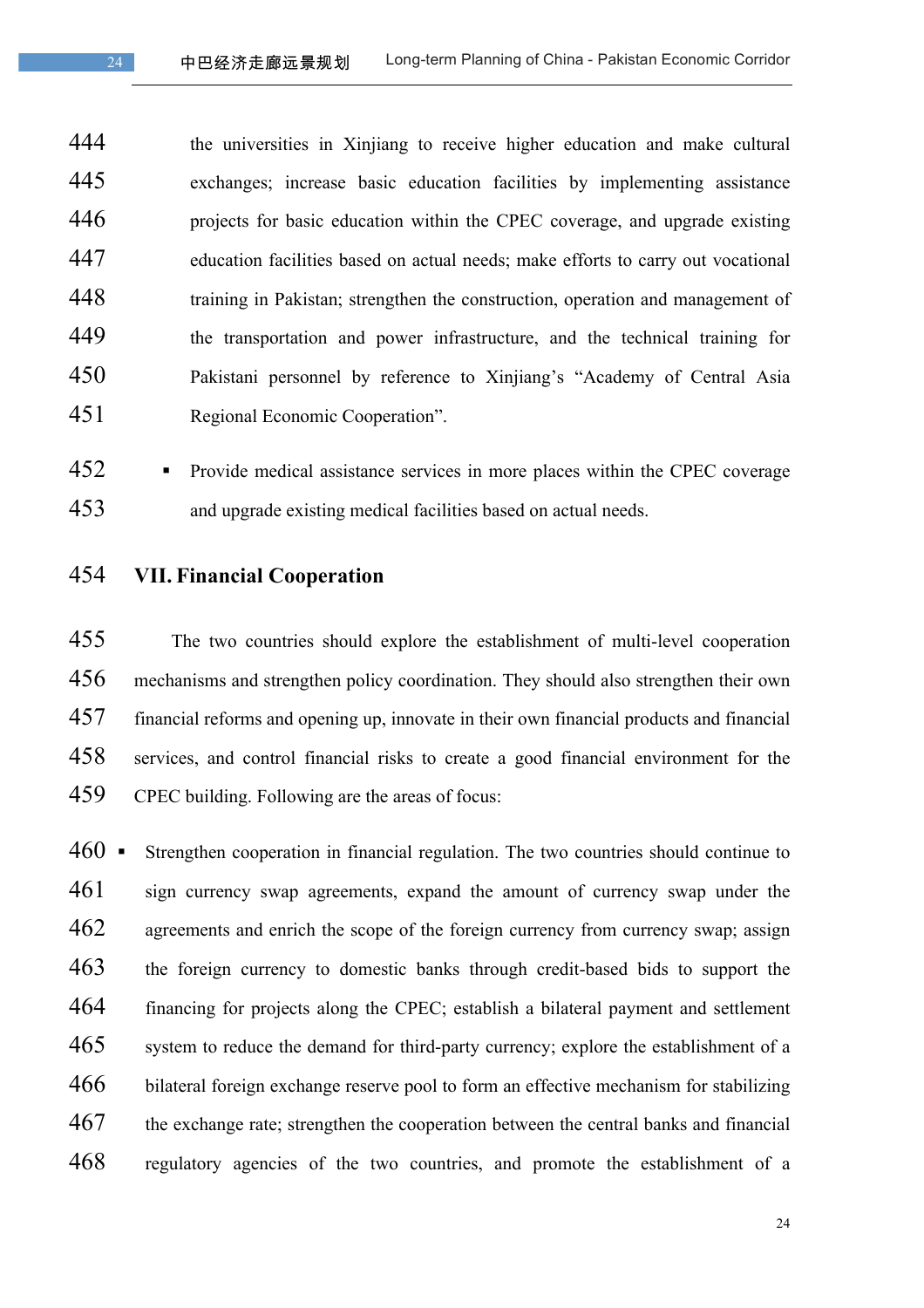settlement platform for RMB cross-border trade and investment and a monitoring and 470 early warning platform for cross-border cash flow; promote the free flow of capital in an orderly manner, and enhance the facilitation in cross-border transfer of legitimate funds.

- § Cooperation between financial institutions. China shall support Pakistan to effectively gain benefits from the Asian Infrastructure Investment Bank (AIIB) to meet its future financial needs. Both countries shall promote the mutual opening of their financial sector and the establishment of financial institutions in each other; encourage financial institutions of the two countries to support the financing for the projects along the CPEC; establish and improve a cross-border credit system, and promote cross-border financial services such as 480 mutual guarantee for each other's loans, domestic loans under overseas guarantee, and overseas loans under domestic guarantees.
- 482 Cooperation between financial markets. The two countries shall promote the opening and development of the securities markets, support the multi-currency direct financing of Pakistan's central and local governments, enterprises and financial institutions in China, strengthen the cooperation between stock exchanges of the two countries, and support the two countries' enterprises and financial institutions in carrying out direct financing for projects along the CPEC in each other's capital markets.
- 489 Financial cooperation between Free Trade Zones (FTZs). Pakistan shall promote the construction of Gwadar Port Free Zone by drawing on the experience of China (Shanghai) Pilot Free Trade Zone and other Pilot Free Trade Zones in China, and explore RMB offshore financial business in Gwadar Free Zone. Both countries shall strengthen financial cooperation between their Free Trade Zones and explore the formation of a RMB backflow mechanism.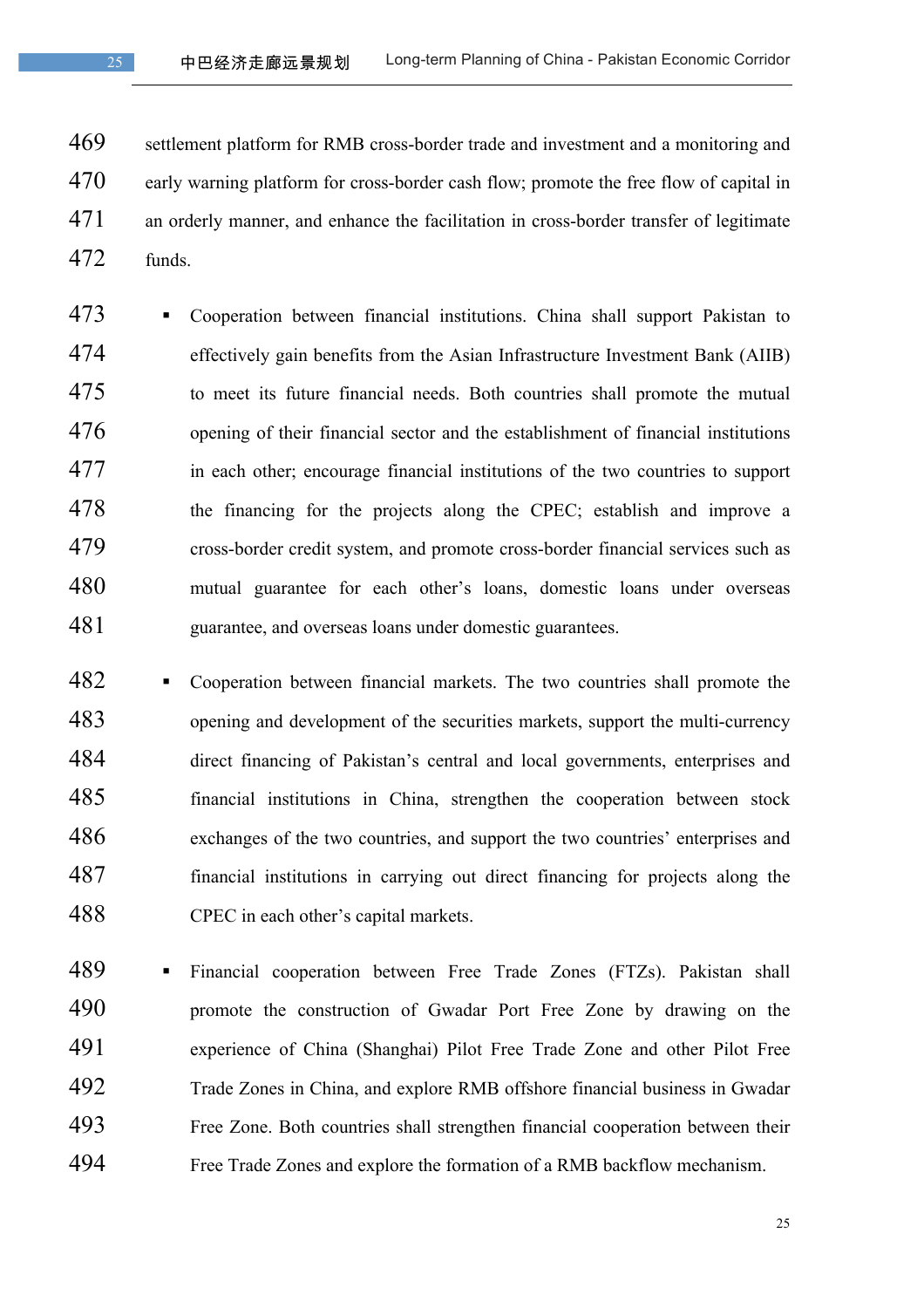## **Chapter-V: Investment and Financing Mechanism and Supporting Measures**

### **I. Investment and Financing Mechanism**

 China should give full play to its advantages in investment and financing in accordance with the principle of joint investment, joint construction and sharing benefits. The two countries should reasonably determine the investment and financing modes based on the nature of projects and the status of cash flow. They should create necessary commercial conditions for the enterprises to carry out the projects according to the market-oriented principle, and establish a reasonable cost and revenue sharing mechanism to ensure reasonable commercial returns from the projects for all stakeholders.

 § **Government funds.** The governments of the two countries bear the primary responsibility for investment and financing of purely public welfare projects. Relevant policies and procedures shall be honored to coordinate the use of free loans, interest-free loans, concessional loans and preferential export buyer's credit provided by China to support strategic priority projects along the CPEC, further enhance the preferential margins and ensure the funds are used exclusively in the projects along the CPEC. The Pakistani federal government and provincial governments along the CPEC should try to assume some investment and financing responsibilities by various means, such as earmarked budget funds at all levels for the CPEC building and allowing provincial governments to issue financial bonds in domestic and foreign capital markets. Both governments actively take various forms to provide credit enhancement support for major financing projects, effectively reduce the financing costs and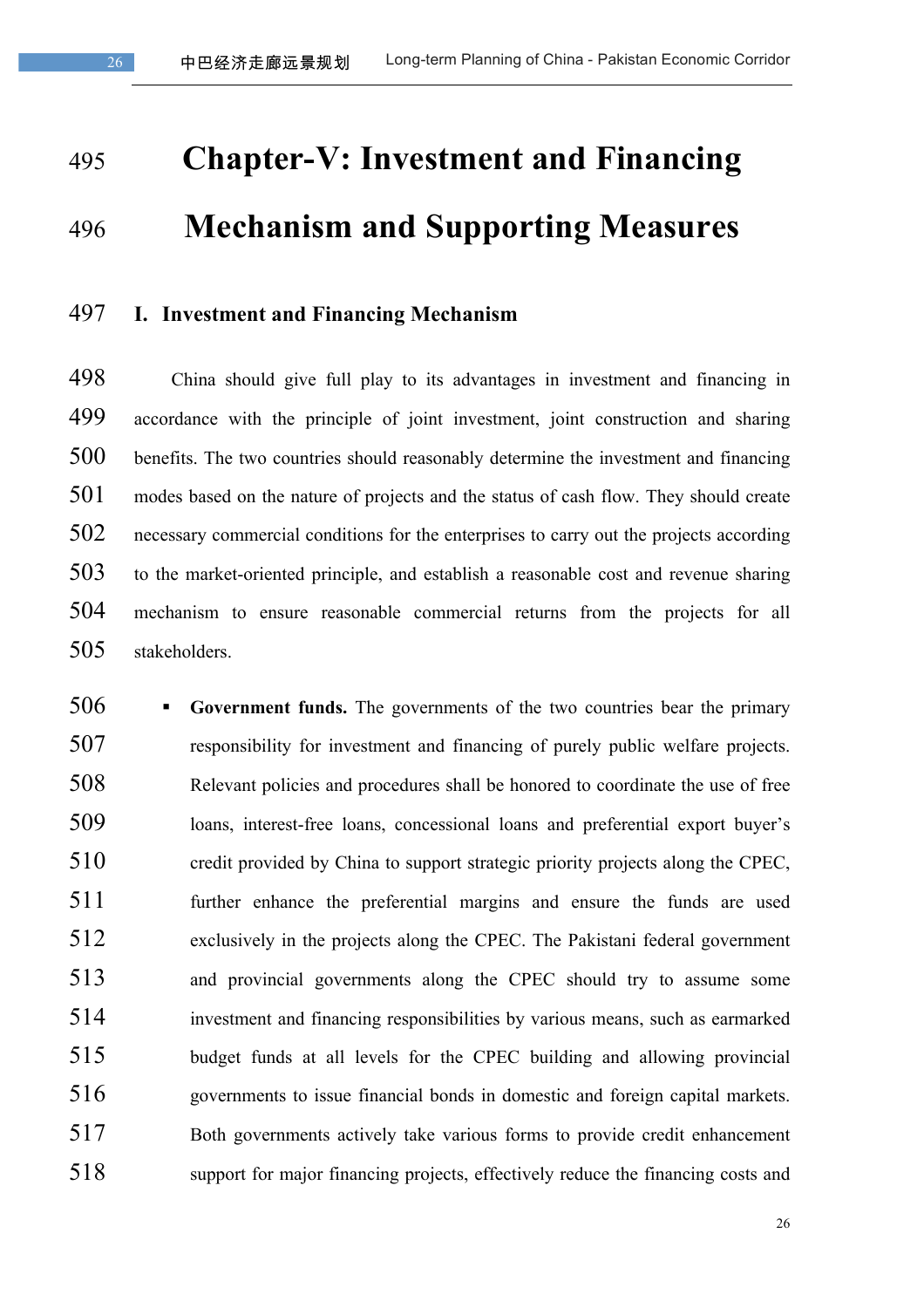protect the rights and interests of creditors.

 § **Indirect financing of financial institutions.** Both countries shall strengthen strategic cooperation between policy banks, development finance institutions and commercial banks, and study and solve financial issues with the CPEC building; explore various ways to support the Silk Road Fund in participating in the investment and financing for the CPEC.

- § **Direct investment of enterprises.** Both countries shall encourage Chinese enterprises, private sectors and private sector funds of other economic entities to make various forms of direct investment, welcome Pakistan's private capital in participating in the projects along the CPEC and establish various types of private financial institutions or infrastructure funds.
- § **Loans from international financial institutions**. Both countries welcome the World Bank (WB), the Asian Development Bank (ADB), the Asian Infrastructure Investment Bank (AIIB), and other international financial institutions to provide long-term concessional loans to support the investment and financing for the projects along the CPEC.
- § **Other innovative investment and financing methods.** Effective ways shall be explored for Pakistan's federal and provincial governments, enterprises and financial institutions to conduct RMB financing in Mainland China, Hong Kong and other offshore RMB centers. China uses credit enhancement, underwriting and other ways to support Pakistan's RMB financing. Chinese and Pakistani market players are supported and encouraged to finance for the projects along 541 the CPEC in the international market and Pakistan.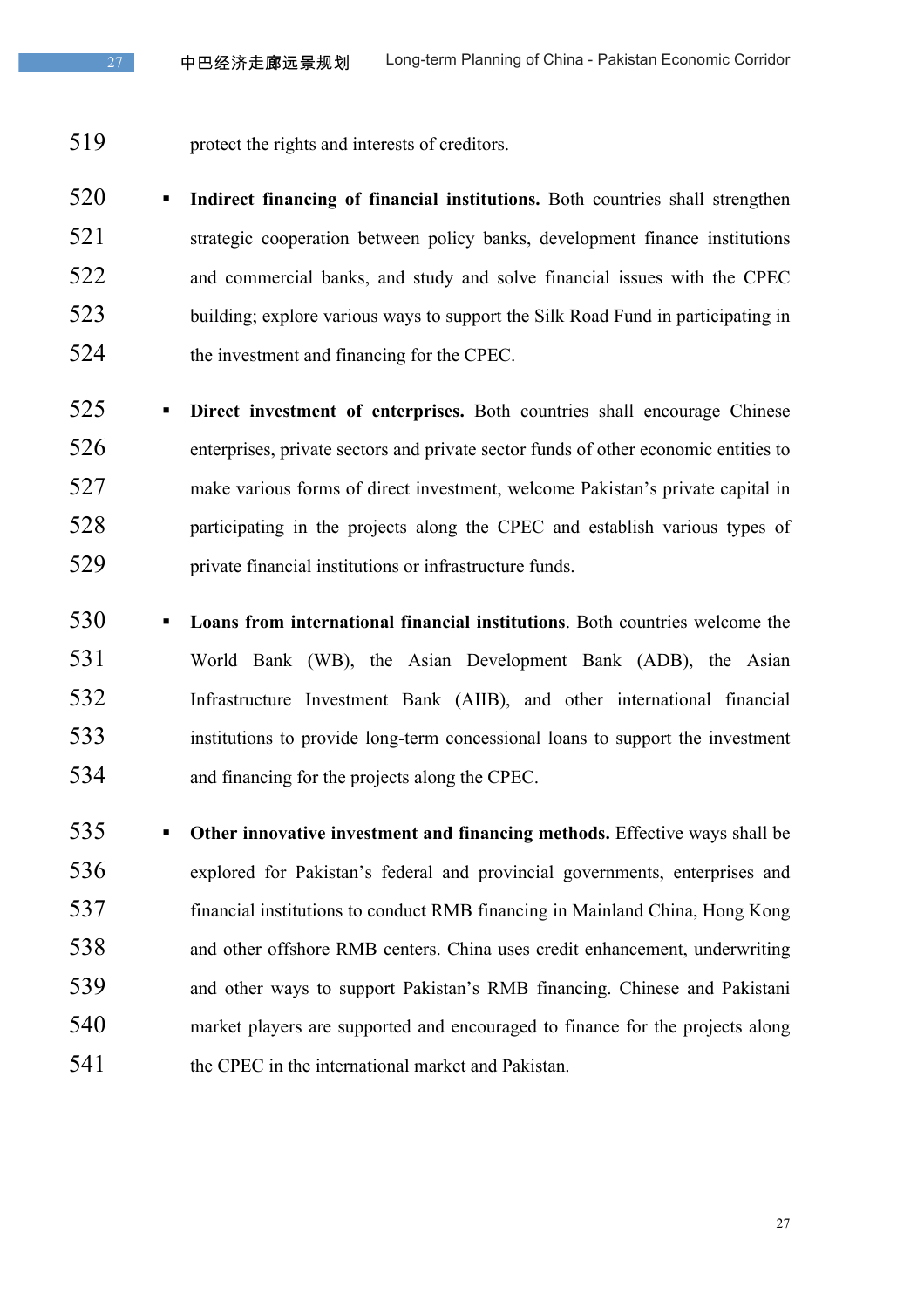### **II. Institutional Association and Policy Support**

 § **Make full use of the association of existing institutions.** The role of existing institutions and cooperation documents shall be given full play: China-Pakistan Economic Corridor Joint Committee, China-Pakistan Joint Economic and Trade Committee, *Bilateral Investment Protection Agreement*, *Free Trade Agreement*, *Agreement on Service Trade in Free Trade Zones*, *Agreement on Expanding and Deepening Bilateral Economic and Trade Cooperation*, and *Framework Agreement on Energy Cooperation*, as well as *The Five-Year Development Plan for China-Pakistan Economic and Trade Cooperation*.

- § **Establish a closer inter-governmental linkage mechanism.** Based on the Joint Working Committee of the China-Pakistan Economic Corridor, the two countries will further deepen bilateral cooperation, form a working framework at three levels: the Committee, the Working Group and the Expert Group. A mechanism shall be developed for regular meetings and consultations; strengthen the communication and cooperation between various departments of the Committee, put forward work plans for specific cooperation projects and related matters, and formulate detailed plans and cooperation agreements that will be implemented jointly.
- § **Provide specific institutional support in different fields.** Both countries shall provide institutional support in favor of capital outflow and inflow and exchange rate risk avoidance; implement a more convenient visa system in the border areas and explore to determine the visa-on-arrival system in some airports of the two countries. In the field of energy, both countries shall negotiate to sign cooperation documents on oil & gas pipeline networks, grid connectivity, power utilization and electricity price in due course; in the field of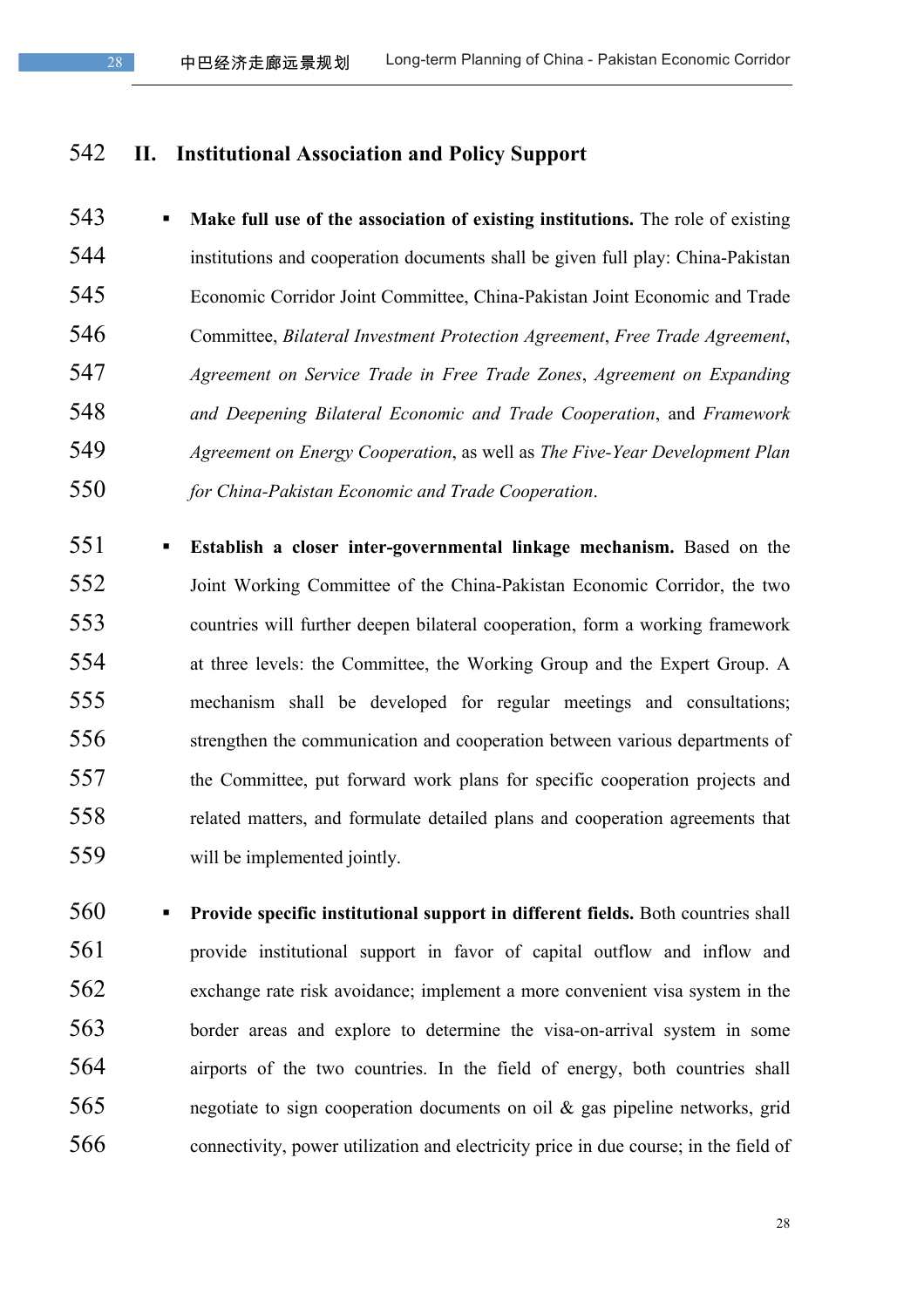transportation, they shall determine as early as possible investment and financing plans, related charging standards, repayment agreements, formulate the charging standards for urban rail transit projects, laws and regulations related to local financial subsidies. They shall also establish a regional policy 571 system conducive to the construction and operation of Gwadar Port & Free Zone, and introduce specific policies on the taxation, land, workforce employment, customs clearance and foreign exchange management related to cross-border use of RMB.

- § **Targeted technical training and cooperation.** The training of Pakistani technical staffs shall be strengthened for the construction and maintenance of major projects in the fields of transportation, energy, industry and agriculture. Pakistan shall select and send senior officers from governments at all levels, universities and enterprises to participate in the construction and management of related projects and learn from China's experience.
- § **Provide a higher level of security assurance.** Pakistan deploys security personnel from Army and other security forces to ensure the safety of projects' construction, operation and maintenance, employees and camps under the CPEC. In the Gwadar region a more rigorous safety precautions is built, especially in Gwadar Free Zone. Weapons are prohibited from entering the Free Zone through domestic and foreign channels. The management of Khunjerab Port is strengthened with 24-hour video surveillance along the section of China-Pakistan Highway between the border to the port and regulatory forces shall be increased if the workload of customs clearance requires so.
- **III. Other Support**
- 
- § **Establishment of a goal assessment mechanism.** An assessment mechanism